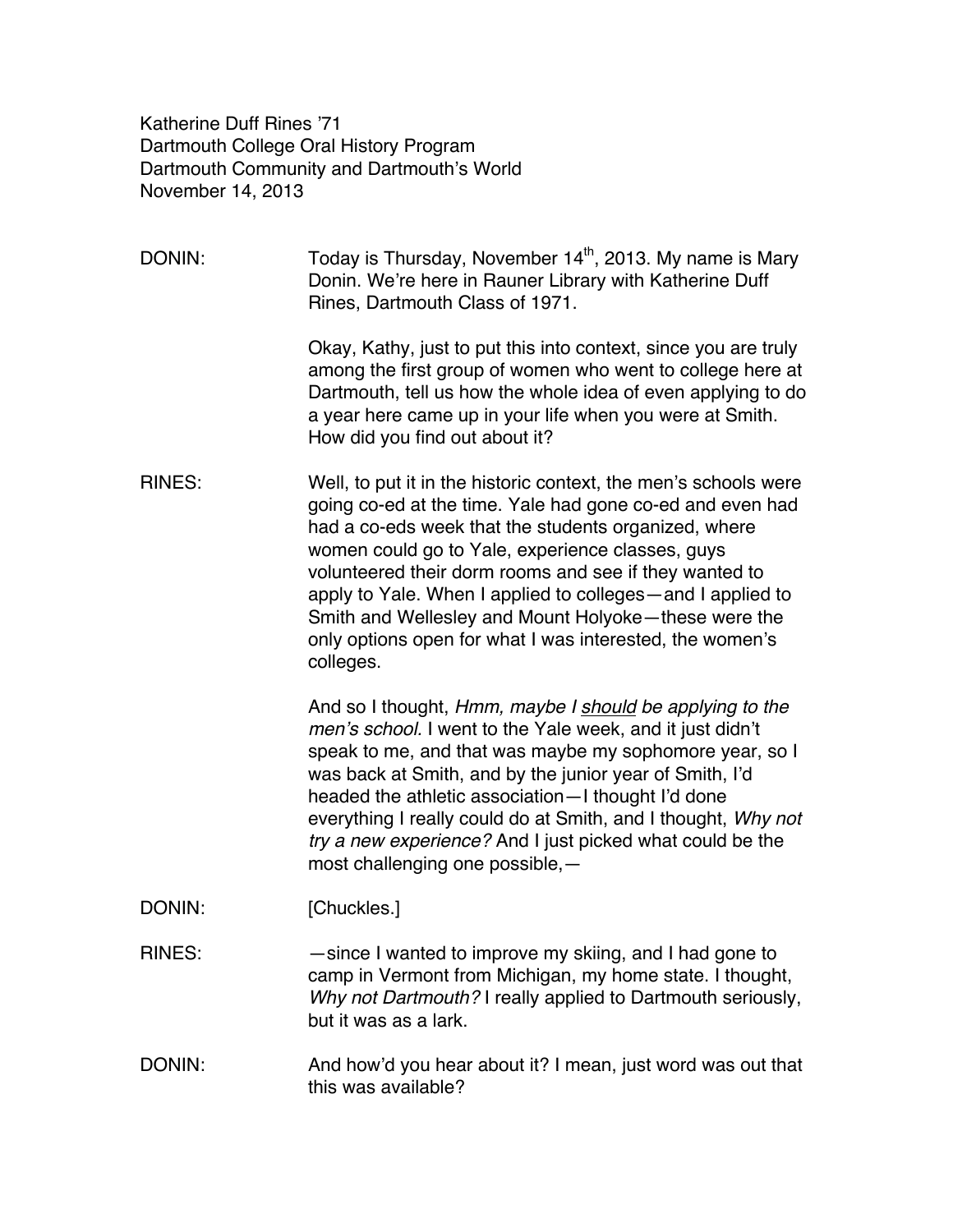| <b>RINES:</b> | Word was out. It's just hard to imagine how casual it was. It<br>was probably a sign-up sheet for when they came to<br>interview, so you write your name down, and there's no e-<br>mail then or anything, so you'd swing back a few days later<br>and you'd see if they had granted an interview for you, if they<br>had enough time. And during the interviews, you were<br>interviewed two by two. It wasn't even a private interview.                                                                                                                     |
|---------------|---------------------------------------------------------------------------------------------------------------------------------------------------------------------------------------------------------------------------------------------------------------------------------------------------------------------------------------------------------------------------------------------------------------------------------------------------------------------------------------------------------------------------------------------------------------|
|               | I had been to Dartmouth once, and that was two years or<br>three years prior, and it was my first weekend my freshman<br>year that I'd been away, and so I'd come up and seen the<br>Dartmouth bonfire. And back then, we were all put up in<br>professors' houses. You would never stay over in the dorm<br>or fraternity. And all I remember: I had never been colder in<br>my life.                                                                                                                                                                        |
| DONIN:        | [Laughs.]                                                                                                                                                                                                                                                                                                                                                                                                                                                                                                                                                     |
| <b>RINES:</b> | And it was kind of, by and large, a fairly miserable weekend,<br>but I was always intrigued by the rigor and the beauty of<br>Dartmouth. [Chuckles.] But I never returned.                                                                                                                                                                                                                                                                                                                                                                                    |
| DONIN:        | [Laughs.]                                                                                                                                                                                                                                                                                                                                                                                                                                                                                                                                                     |
|               | So did you have any guy friends who were students here or<br>classmates at Smith who were going to try coming as well,<br>who tried to get in as well?                                                                                                                                                                                                                                                                                                                                                                                                        |
| <b>RINES:</b> | As far as classmates from Smith-we had the choice of<br>Amherst, Williams-it was a called a 12- or 13 college<br>exchange. And so I always thought independently, and I<br>thought Dartmouth is the one that would challenge me the<br>most and help me grow.                                                                                                                                                                                                                                                                                                 |
|               | And so when I came on campus here—as I said, I had only<br>had one disastrous weekend about three years prior. I knew<br>one person, and he was a wonderful person. His name was<br>Doug Urban, and he was in Bones Gate, and he-actually, I<br>think he could have been president of the fraternity and<br>maybe even president of his class. And I came over, and it<br>was wonderful to see each other because we had known<br>each other through Boston and other friends. And I said,<br>"Doug, I'm going to really try to be brave in that I'm going to |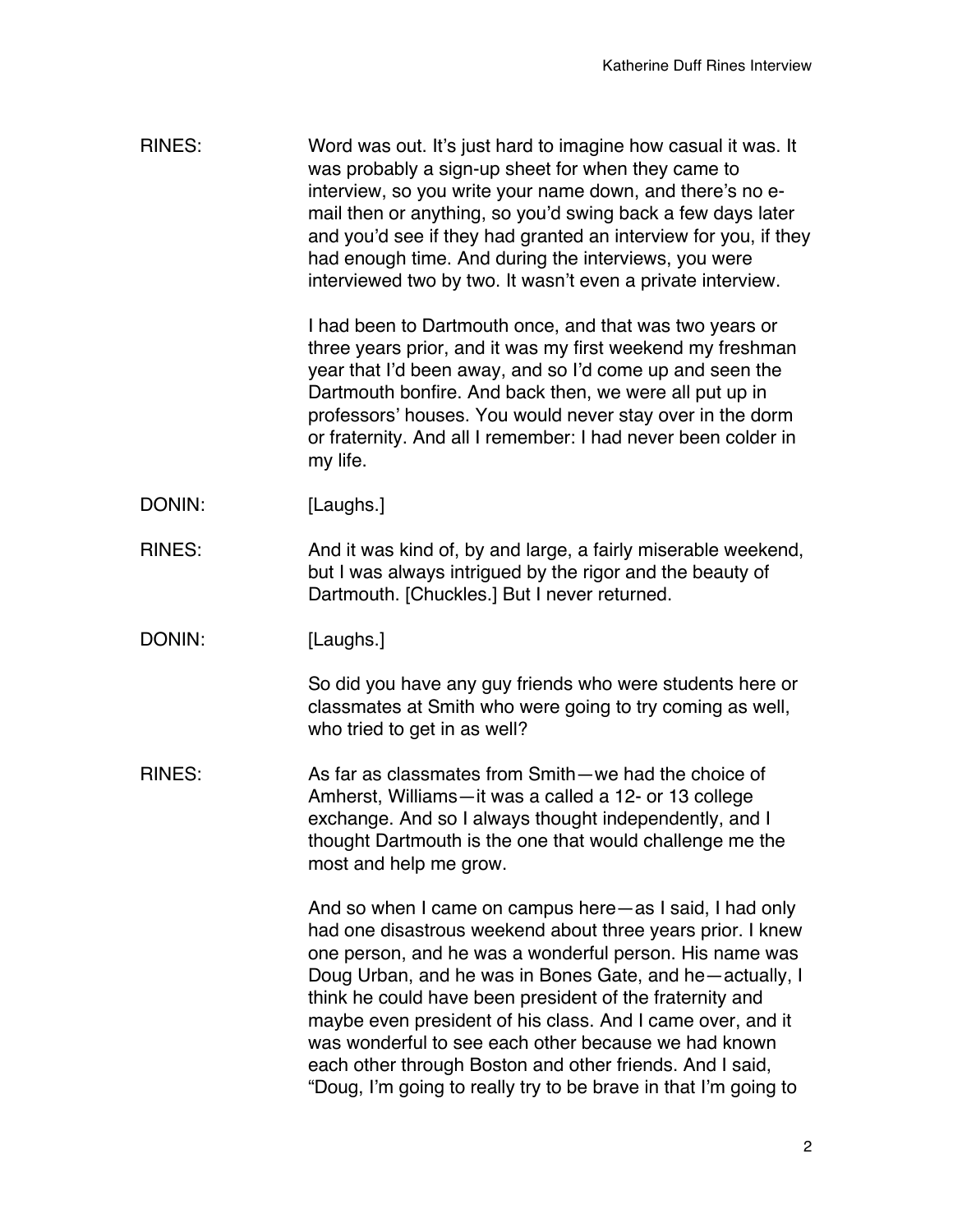|        | try to make friends and do my own activities, and I know<br>you're always here for me as a brother, but I can't lean on<br>you too much. I have to try to make it on my own." And he<br>was so kind, and he said, "Well, you know we're always<br>here, and anytime you want, I'm here."                                                                                                                                                                  |
|--------|-----------------------------------------------------------------------------------------------------------------------------------------------------------------------------------------------------------------------------------------------------------------------------------------------------------------------------------------------------------------------------------------------------------------------------------------------------------|
|        | And in the spring term, when I knew who I was, I spent more<br>time with Doug and his fraternity brothers, but I did it on my<br>own terms. I speak of Doug in the past tense because<br>unfortunately he married, had three beautiful kids and died in<br>a scuba diving accident.                                                                                                                                                                       |
| DONIN: | Oh! How sad.                                                                                                                                                                                                                                                                                                                                                                                                                                              |
|        | So describe what it was like when you arrived on campus.<br>Did you know where you had been assigned to live when<br>you got here?                                                                                                                                                                                                                                                                                                                        |
| RINES: | I think I knew that all of us had been assigned to one<br>dormitory. It didn't come as a surprise to me, and I also<br>thought, since so many of the guys were against it—I really<br>almost think they thought that it was safer for us to all be in<br>one dorm together, and [chuckles] it didn't surprise me that<br>they put us in the dorm the farthest away from the Dartmouth<br>campus. It was the last dorm before you fell into Occom<br>Pond. |
| DONIN: | [Chuckles.]                                                                                                                                                                                                                                                                                                                                                                                                                                               |
| RINES: | It was Cohen Hall in the Choates. And I do want to underline<br>the fact that saying where it would be safest for us-I do take<br>women's safety very seriously, but none of us felt a threat for<br>our physical safety. We knew there would be hijinks galore,<br>but as far as-it was really for our emotional safety. It didn't<br>surprise me that we were all clustered together.                                                                   |
|        | And my mother drove me out in a Ford Country Squire<br>station wagon. There was no orientation program. We<br>figured out how to get to Cohen Hall. We started to take my<br>duffel bag and foot locker out of the car, and three guys<br>came up-because there were volunteer groups of guys,<br>who were unpackers, totally not affiliated with any college<br>group at all; they were just so curious to see what women<br>college students were like. |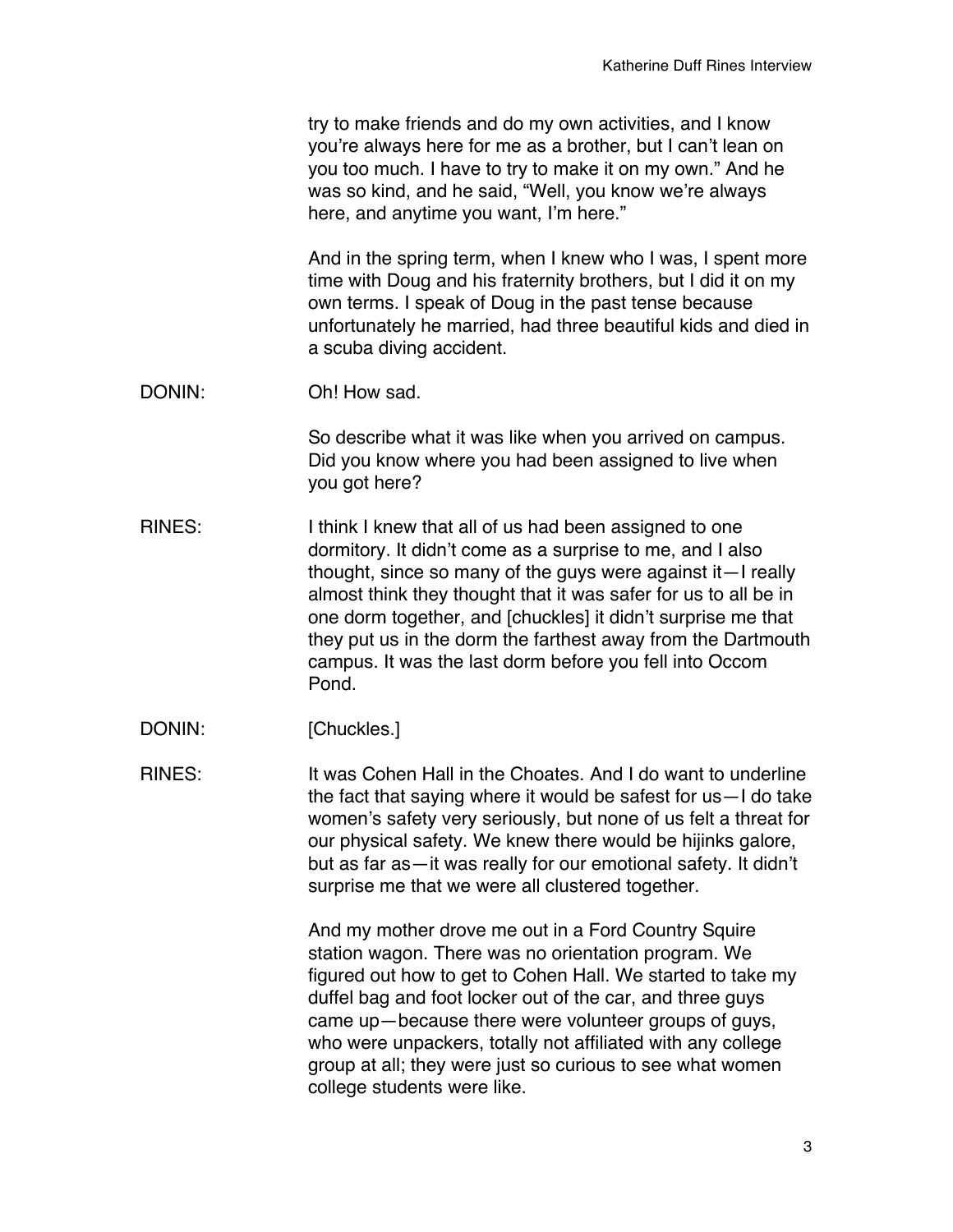## DONIN: [Chuckles.]

RINES: So they came into the room with me, and I kept waiting for them to leave, and they didn't, and I whispered to my mother, "What do I do with them?" And she said, "Be polite." And so I would just smile and said, "Well, I hope you don't mind. I'm going to start unpacking now." And so I started unpacking sweaters and putting them in drawers and all that, and [chuckles] they started fingering all my stuff! [Laughs.]

DONIN: That's weird.

RINES: But it was just something to survive. I just felt so invaded, but I kept smiling. And we all went out for dinner, Anything [Everything] but Anchovies.

- DONIN: It still exists.
- RINES: Yes, it does.
- DONIN: [Chuckles.]

So you didn't—you know, you hear these stories of the early women *not* being welcomed; you know, "Go away," "Go home," "You're ruining our college," that sort of thing. You didn't encounter that when you got here.

RINES: Well, we're talking about the men who had come over to be around Cohen and to help us unpack and to see what these strange creatures looked like. The minute you left the Choates, you were on the college campus, and you never knew what was going to happen in that when I spoke with the women who were coming back for the reunion that we were very welcomed at  $-1$  quess the 40<sup>th</sup> reunion – one gal reported how she was walking across the Green and some young man was coming towards her, and she thought he was going to be welcoming her, and he stopped dead in front of her and said, "Why are you girls ruining our college?"

> So you never knew when you really would be taken out verbally by a group of young men. It was never abusive, never foul language. I mean, there might have been if people had been drinking later on, but never at high noon. But you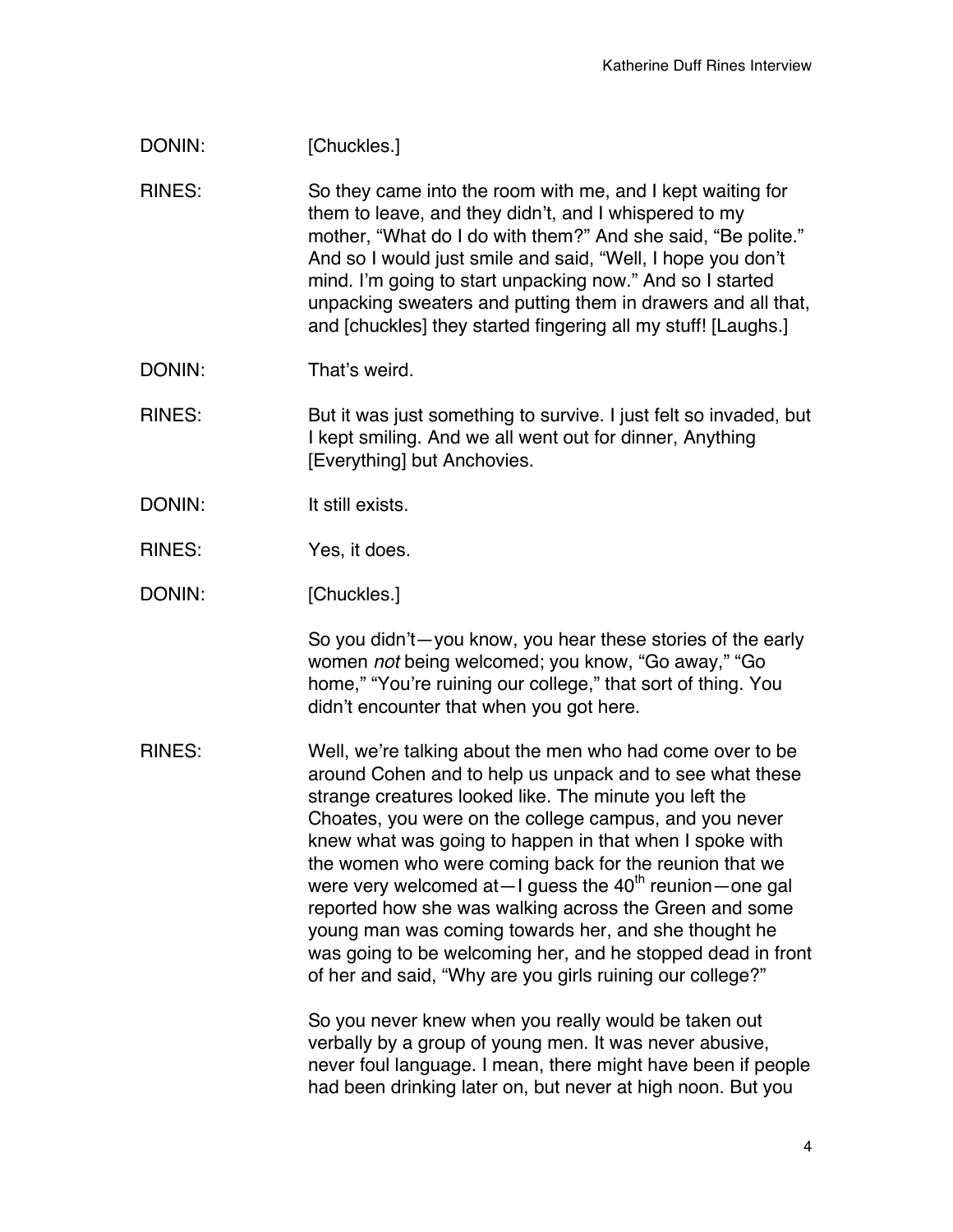never knew when you would get the hostility, that if you went and sat down in a classroom space, some guys could get up and move to another part of the auditorium.

DONIN: Oh, wow. Yeah.

So let's talk about the academics. So you were here for your junior year, right? No, senior year.

- RINES: I was one of the few people here for my senior year because—I would assume it was less than 10 percent because I really couldn't break away my junior year, so they were very kind and let me apply my senior year.
- DONIN: But this was sort of a two-way street. I mean, you were doing the college a favor as well because they were trying this socalled "experiment," to try out having some women on campus, and you were one of the willing participants. Did you see yourself that way?
- RINES: Well, I do want to say, having related the story of a group of guys moving, quite honestly, you could almost guarantee that three or four minutes later, a guy or two would come and sit down and say, "I just saw that, and I'm really embarrassed for the school. Are you enjoying it here? So you just knew those were momentary, passing things, nothing organized.

As far as academics, I was an art history major and pretty well had finished all my requirement. You had John Wilmerding here, who was fantastic. But I found the luck of having Arthur Mayer here in film criticism, and Arthur Mayer had been in filmmaking, so it wasn't this ethereal, chatty class. He talked about anecdotes of working with these actors and how films were put together. And so I really started to concentrate on the history of film, and it was just an amazing program here.

- DONIN: Since you were here to fulfill graduation requirements, so to speak, you probably felt free to choose whatever sort of struck your fancy.
- RINES: Yes, I could choose anything I wanted to. I did know that it should be in the humanities because I had not taken a lot of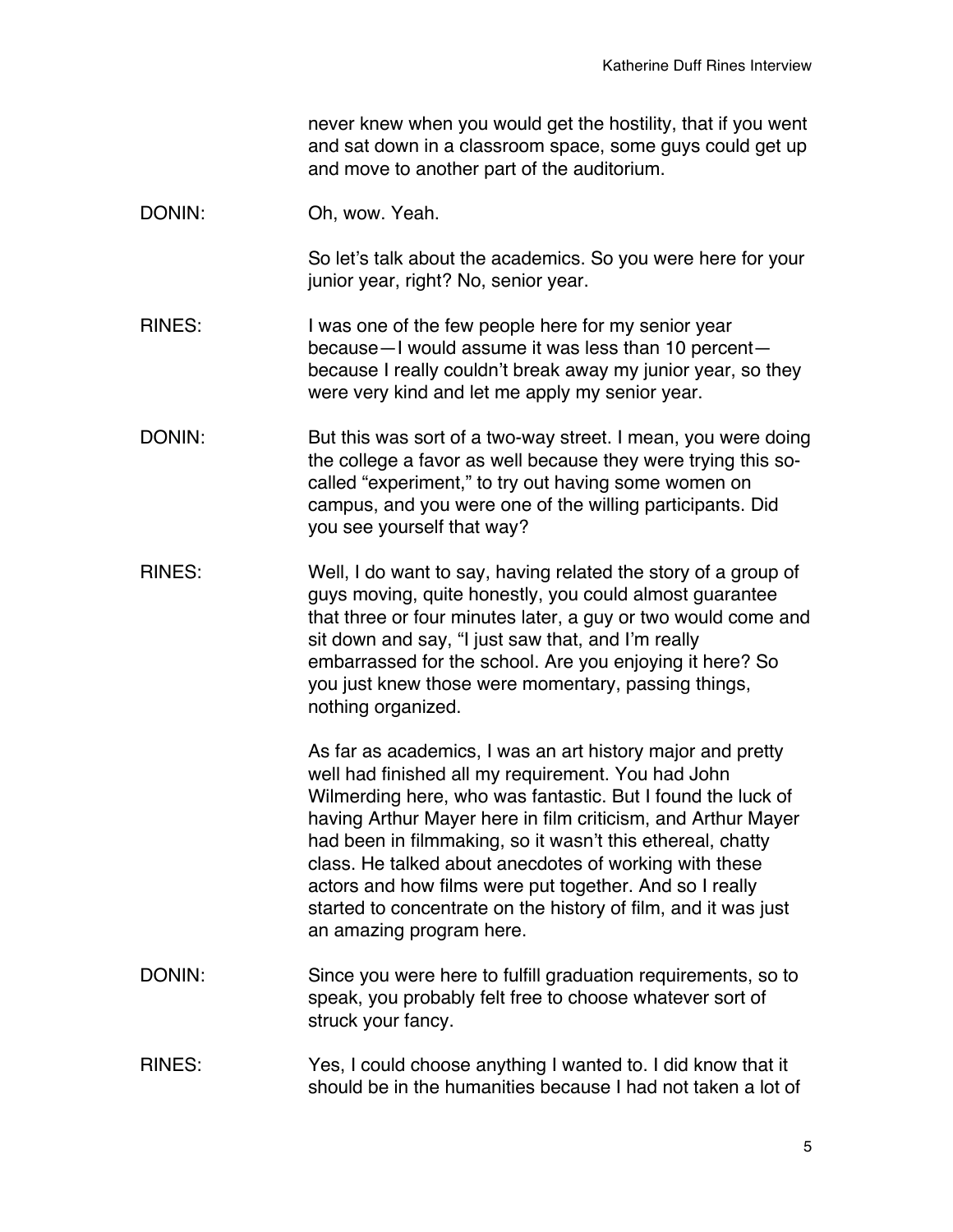science and math, but I had other women who were—we were called co-eds then; I don't think that expression is used anymore. And she would talk about how President Kemeny was very interested in her work, and he would walk from one class to another class with her. And so the women who did do computers and math and science—they were really taken very seriously.

- DONIN: That's pretty nice, yeah. I'm just thinking—so you were here just as President Kemeny had started being president, right?
- RINES: I guess so. I can't put it in a historical context, but it definitely was President Kemeny.
- DONIN: Yes, and he was—yeah, he started in 1970, so you were here right on the cusp of his administration.
- RINES: Yes, and he taught—I believe he taught a class.
- DONIN: Yep, he taught—I don't know all the years that he was president, but he did continue to teach.
- RINES: Mm-hm.
- DONIN: So did you feel comfortable in the classrooms generally, then?
- RINES: I felt very comfortable. I've always believed in consensus, and so when I came to the Dartmouth campus or I would enter a classroom, I would be aware that there would be some people who had been at this college and their fathers and grandfathers and great-grandfathers had come, and they had been really raised around the dining room table talking about Dartmouth being the all-male experience, and so I was really concerned that I could be hurting something that they thought, they believed was their heritage. And so the best thing I could do was to enjoy what Dartmouth was, and if I could add something to it, I would be very happy to do it, but not at all to be disruptive or irritating.
- DONIN: And to ask the question a different way: Did you feel welcomed by the professors, generally?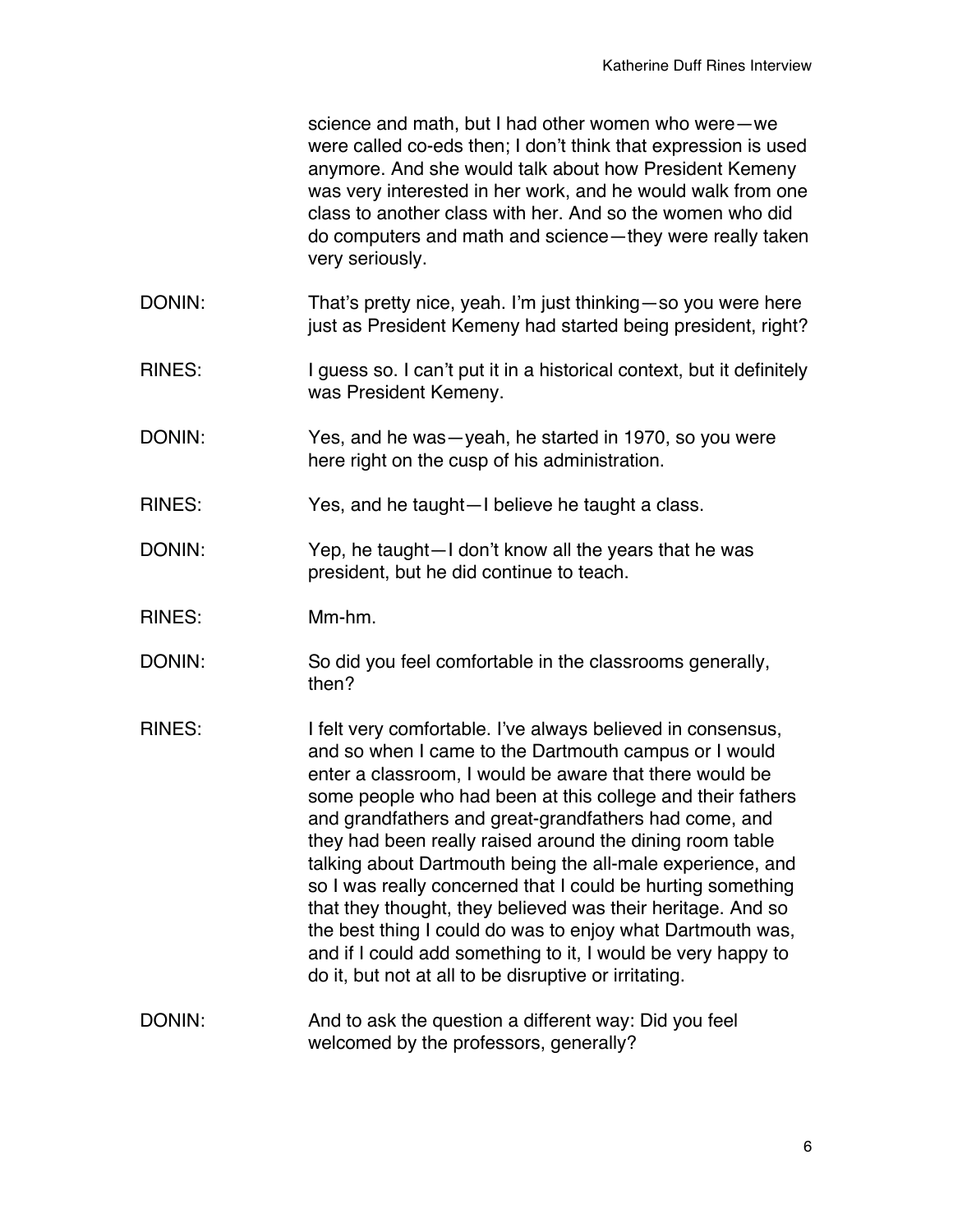- RINES: Yes, I would say that I did feel—I always felt I was called upon, that my remarks were taken seriously. I do know there were some professors who were very uncomfortable. I know that there was one woman who was a studio art major, and you're supposed to do a studio art senior project, and she kept noticing that she wasn't assigned a space, and so she went up to the professor and said, "Now, where do you want me to do my senior project?" And he said, "Well, just kind of look around, but I have to take care of my previous students first." So every now and then, you might have gotten a professor that was uncomfortable with it.
- DONIN: Mm-hm. Fair enough. Yeah.

And so what were the courses that you ended up taking that year?

- RINES: Well, of course, I just loved the film courses.
- DONIN: Right, right.
- RINES: And I think I just took three courses a term. It was a trimester. I took some very interesting English courses. Of course, John Wilmerding was legendary as far as his contemporary art class. And, of course, John Wilmerding went on to—you know, he's also a historian on Winslow Homer and went on to the National Gallery, and he's one of the best-known art historians in the country. And so that was just wonderful.

Also in winter term, I knew my priorities, and I knew I wanted to have classes Tuesday, Thursday and Saturday, or maybe it was Monday, Wednesday, Friday because I wanted the rest of the time on the ski slopes.

- DONIN: [Chuckles.]
- RINES: So I just looked at what was available, and I think I took an environmental science class and other interesting classes like that.
- DONIN: So were they able to offer sort of organized skiing for the women that wanted to do it, or was this purely sort of "open skiing," if you know what I mean?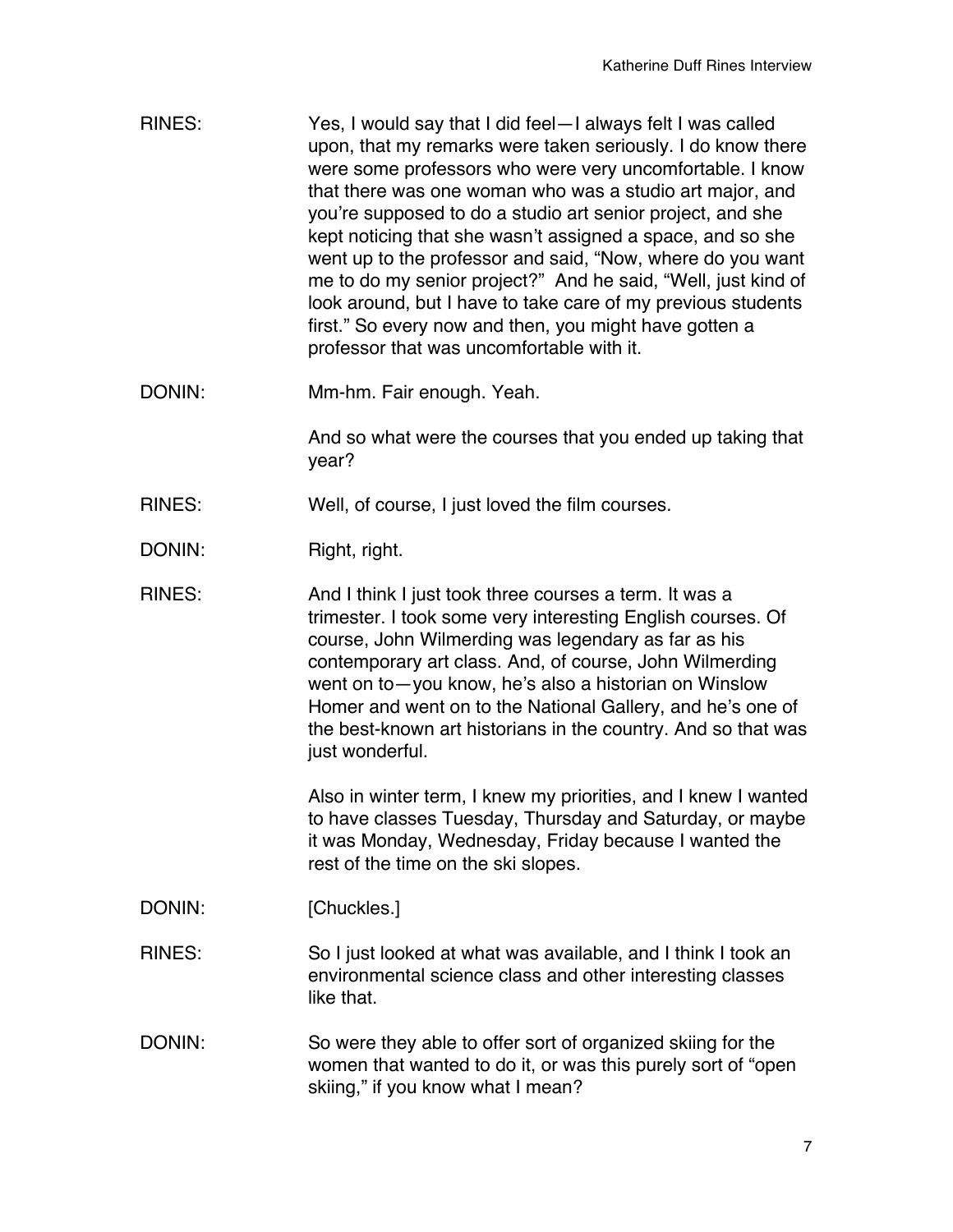| <b>RINES:</b> | Oh, it was just open skiing, but back then we really had<br>winters, and so it was wonderful skiing, and you could<br>hitchhike to the Skiway. Maybe there was a bus. I can't<br>remember how I got there. I certainly never minded<br>hitchhiking, because in colleges in the late '60s, all colleges<br>had hitchhiking spots that you could-to digress, you could<br>hitchhike from Smith to Amherst, and now, of course, no one<br>ever even talks about it. But we hitchhiked all over the place.<br>And so I would just hitchhike out to the Skiway and spend all<br>day there. I will say this: Right from the start, if you were a<br>competent skier and they needed help sweeping the trails at<br>the end of the day so that you would be designated as a last<br>skier and go down and make sure that no one had gotten<br>injured or was still on the trail. They were very gracious<br>about that. |
|---------------|------------------------------------------------------------------------------------------------------------------------------------------------------------------------------------------------------------------------------------------------------------------------------------------------------------------------------------------------------------------------------------------------------------------------------------------------------------------------------------------------------------------------------------------------------------------------------------------------------------------------------------------------------------------------------------------------------------------------------------------------------------------------------------------------------------------------------------------------------------------------------------------------------------------|
|               | But there were no organized women sports teams at all, so<br>you wouldn't think about, you know-                                                                                                                                                                                                                                                                                                                                                                                                                                                                                                                                                                                                                                                                                                                                                                                                                 |
| DONIN:        | Right, joining-                                                                                                                                                                                                                                                                                                                                                                                                                                                                                                                                                                                                                                                                                                                                                                                                                                                                                                  |
| <b>RINES:</b> | -jumping and stuff like that.                                                                                                                                                                                                                                                                                                                                                                                                                                                                                                                                                                                                                                                                                                                                                                                                                                                                                    |
| DONIN:        | Right, right. Because you, after all, were only the second<br>group of - whatever you were, 60 - was it 60 women?                                                                                                                                                                                                                                                                                                                                                                                                                                                                                                                                                                                                                                                                                                                                                                                                |
| <b>RINES:</b> | I think 75 women.                                                                                                                                                                                                                                                                                                                                                                                                                                                                                                                                                                                                                                                                                                                                                                                                                                                                                                |
| DONIN:        | Seventy-five?                                                                                                                                                                                                                                                                                                                                                                                                                                                                                                                                                                                                                                                                                                                                                                                                                                                                                                    |
| <b>RINES:</b> | One thing I want to say is that there was-whether it's<br>theater or physical ed-women were always welcome in the<br>modern dance classes, and I think, though I'm sure it's been<br>very well researched by Dartmouth, that-Pilobolus<br>obviously started here at Dartmouth, but the guys-it could<br>be urban myth-just had to use up their athletic requirement,<br>and so some of them said, "Well, let's take modern dance. At<br>least that's where the girls are."                                                                                                                                                                                                                                                                                                                                                                                                                                       |
| DONIN:        | [Laughs.]                                                                                                                                                                                                                                                                                                                                                                                                                                                                                                                                                                                                                                                                                                                                                                                                                                                                                                        |
| <b>RINES:</b> | But that should be confirmed. It could be urban myth.                                                                                                                                                                                                                                                                                                                                                                                                                                                                                                                                                                                                                                                                                                                                                                                                                                                            |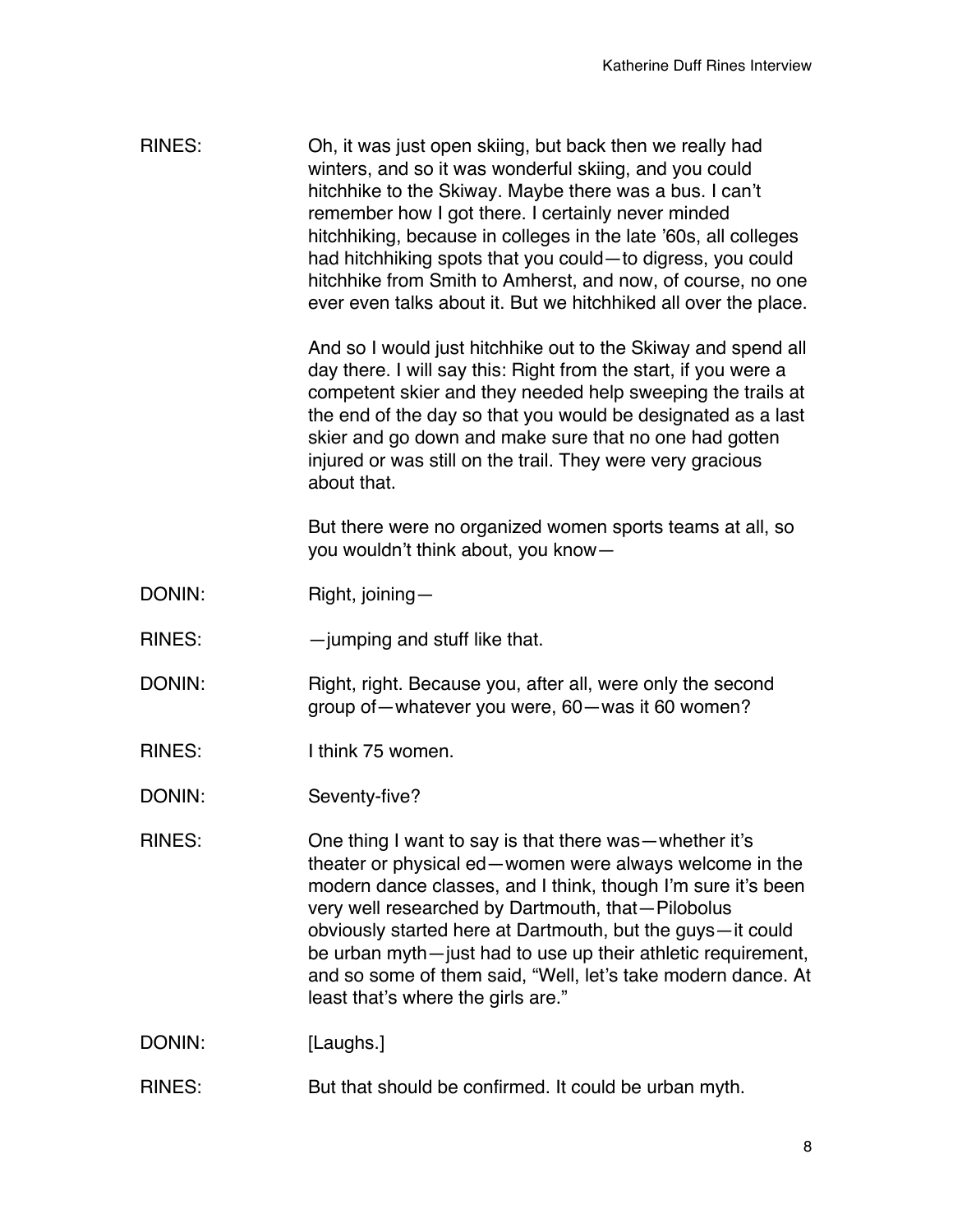- DONIN: I think there's—I've heard that story, too, and since we have the papers of Pilobolus here in the archives, I'm sure it's easy enough to confirm that. In fact, Peter Carini, the archivist, I'm sure knows that story, whether it's true or not.
- RINES: And the women were brought in immediately, even the class before us, into the folk dancing groups because some of the guys who started Pilobolus—they were very interested in folk dancing also. So the women—that was a natural blend-in, as was women joining in theater. We're all familiar with Meryl Streep.
- DONIN: Yes.
- RINES: But there's an Elaine Bromka—I should pronounce her name correctly—and she was actually, in '70, '71—she was a lead actress on campus here in that she had many of the leads. And Meryl Streep was known as a very intelligent woman and very interested in doing the character parts. But it wasn't that Meryl Streep was the lead actress on campus; there were other gals who were very strong actresses.
- DONIN: I just saw that name when I was going through your collection of questionnaires here, so we can dig that out and insert it into here—
- RINES: Yes, it's in there.
- DONIN: and have the names be accurate, right, exactly.

So the academic side went smoothly. Describe how your you know, other than your athletic life but your sort of social life here developed. I mean, coming in as a senior, you have sort of an uphill battle because the rest of the campus has been around with each other for three years ahead of you, so you really were starting from scratch, you and the other 75 women. Did you all sort of stick together, or did you try to work your way into the fabric of the community and befriend the men via Greek life or non-Greek life, whatever? What was that like?

RINES: That's a very interesting question. As I said, I firmly believe that each and every one of us was interviewed, and I think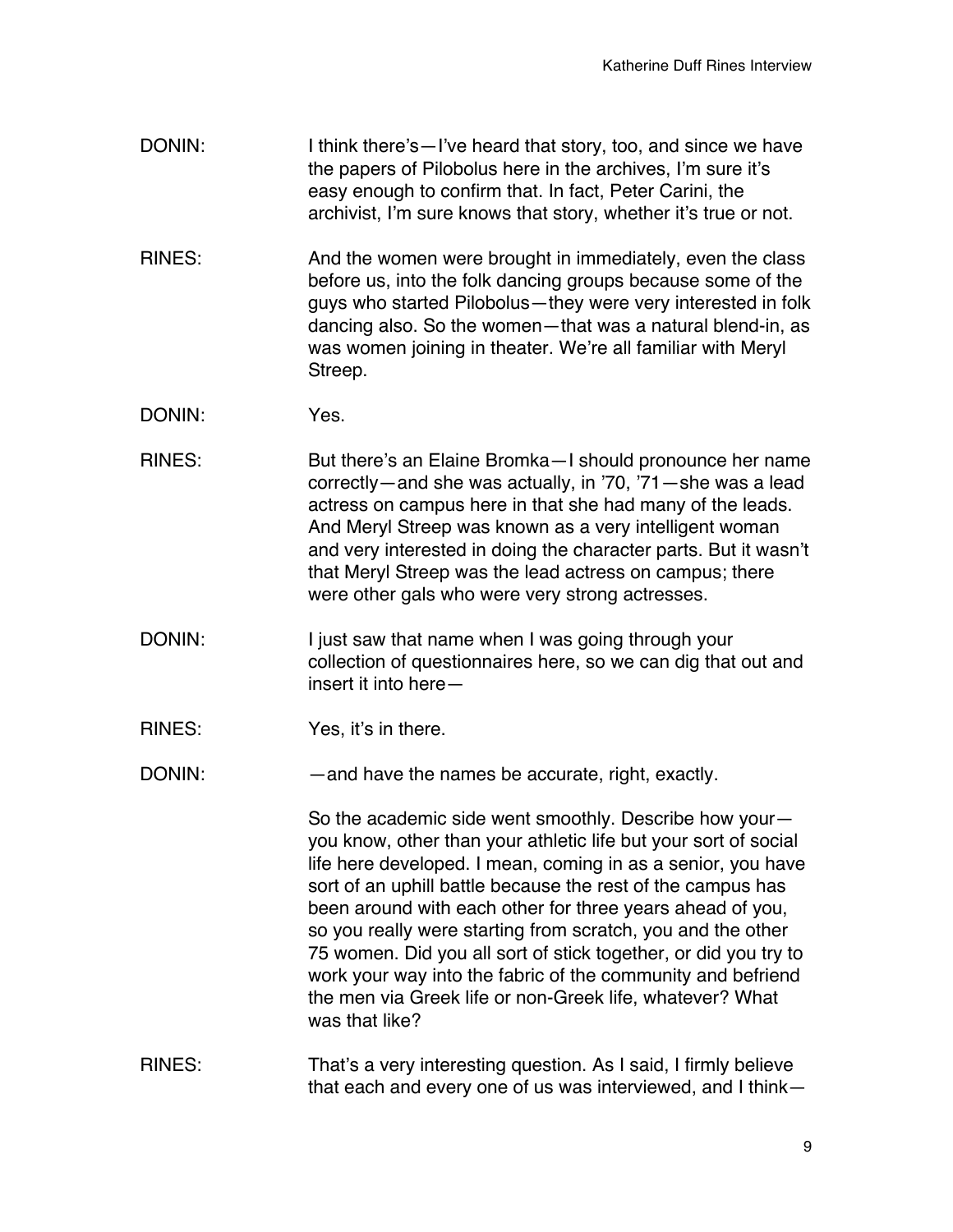we were very similar in that we were very independent. Each one mostly had a good sense of humor. The women were attractive, but they weren't so beautiful that it would be difficult for men to keep their composure around them. We all looked really like the girl down the street who was a good member of the high school, maybe a cheerleader, maybe a good basketball player. But back then, they really didn't have women's sports that strongly. So we were all just good kids, and I think we were interviewed and recognized as a very independent breed of women, and we really went out into the campus.

And each woman had her own interests. Some had, if you will, serious boyfriends and might have spent a lot of time at that fraternity, enjoying that group of men. But really, I would say we were a very independent group, and I think admissions counselors and all that call this type a high impact individual, that that individual will just get out.

As we discussed earlier, we had a woman from Wellesley, Amy—I think it's Sabrin?

- DONIN: Mm-hm.
- RINES: And she's brilliant, and she became the first editor or one of the editors of the Dartmouth paper. We had wonderful photographers. We really went out and joined the various activities.
- DONIN: And one has to assume that you were sort of a self-selected group because coming up to the wilderness of the Upper Valley, you all must have found some appeal in the outdoor life here and nature,—

RINES: Yes.

DONIN: — — — Outing Club activities, that sort of thing, not necessarily Outing Club specifically but being outdoors in nature.

RINES: It was a very outdoorsy group. Back then, you knew to dress so you felt comfortable walking around Hanover, that there could be the weather change, it could be freezing in the winter. It was a very outdoorsy, healthy group.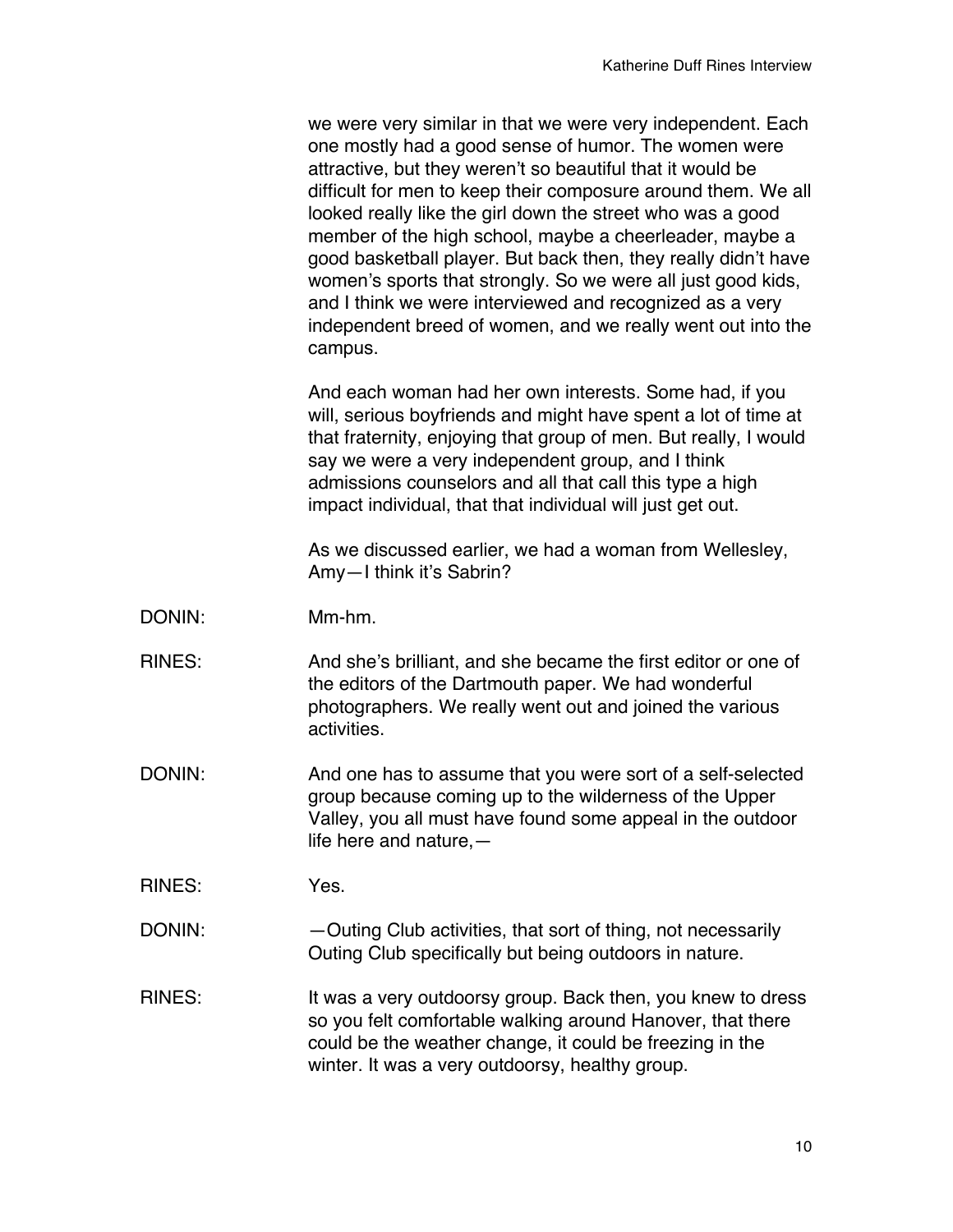- DONIN: So did you feel—and I'm stealing this phrase from a comment made in the questionnaires—that your performance there was somehow going to influence—and I don't mean you personally, but the 75 women and the women who came before you the year before—did you feel any sense of pressure that "our performance here is going to influence the trustees' decision of whether or not to go with coeducation"?
- RINES: I think we all felt it was huge. It was never discussed at all, but I think we felt that it was huge, that if we really said something inappropriate or frivolous in class, the fellow students, the professors—he could go to a faculty meeting and say, "How am I supposed to balance a class when I have this type of element?" It was in how you were groomed: not wearing too much makeup but being well groomed when you went across campus. You really felt that the minute you left Cohen Hall, you were in a fishbowl, and you were being groomed, and you certainly had enough pride that you never wanted to take a step in the wrong direction.
- DONIN: Mmm. And I think this quote that I've got here—I think was from *your* questionnaire, where you were describing I believe a cherry bomb that was going off under your chair in the 1902 Room in Baker Library, and your description of it was you were constantly being tested.
- RINES: Yes.
- DONIN: And I don't mean academically.
- RINES: If that room—I think they've repurposed it, but if it's still—
- DONIN: It's a study room, yeah.
- RINES: After this interview, I could take you in there. I could show you the exact chair I was sitting in, even though I haven't been in that room in 40 years. And it was one or two in the morning, and when I concentrate, I concentrate completely, and this cherry bomb went off under my chair, and so I jumped up because I didn't know what it was. My foot caught the chair leg. I went slamming into the wall, and the whole place had erupted because everyone wondered—no one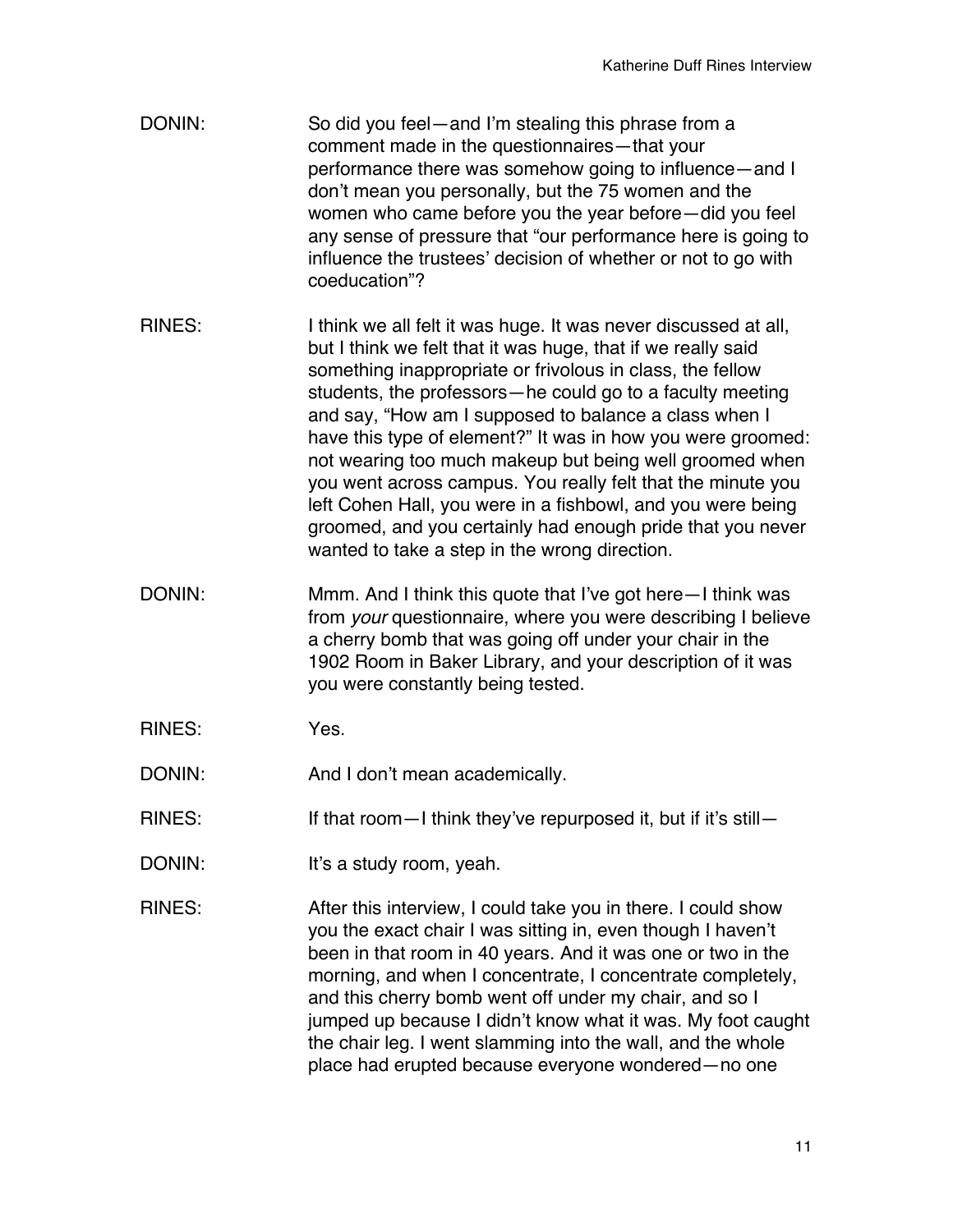was worried about a terrorist threat then; it was hijinks. They knew it was.

And I did remember saying, *I'm not gonna cry. No one's gonna see me cry. I'm not gonna cry.* I didn't even know if I could talk. And I just smiled and said, "I'm okay. I'm okay," because the guys got up and said, "We feel terrible." And I thought, *I just want to be able to make it outside, in the darkness at two a.m., and just be able to collapse with no one seeing me.* [Both chuckle.]

And so that was—yes, you never knew when there would be hijinks.

- DONIN: Always on alert.
- RINES: Yes.
- DONIN: But you felt safe physically when you were in your dorms, in the dorm, in Cohen.
- RINES: Well [chuckles], yes and no. You certainly felt safe physically. The guys would try to break in, and you've read all the anecdotes, and they'd have drunken fraternity guys that would have been in mudbowls and they would throw them into the women's toilet stalls and then, you know, duct taped up so the guy couldn't get out. I mean, there could be hijinks everywhere.

A gal on the third floor—it was a challenge to—I don't know what it's called. If you like Spiderman, can scale a wall, and so there was the contest. So she was sitting at her desk, and she saw a guy peer in because he had successfully climbed to the third floor, like Spiderman.

I mean, you never knew, but you knew it was just—it was very spirited hijinks. You weren't really concerned about your personal safety.

DONIN: Another place where—A lot of women tell accounts of being tested when they walked into the dining hall. Can you describe what that was like?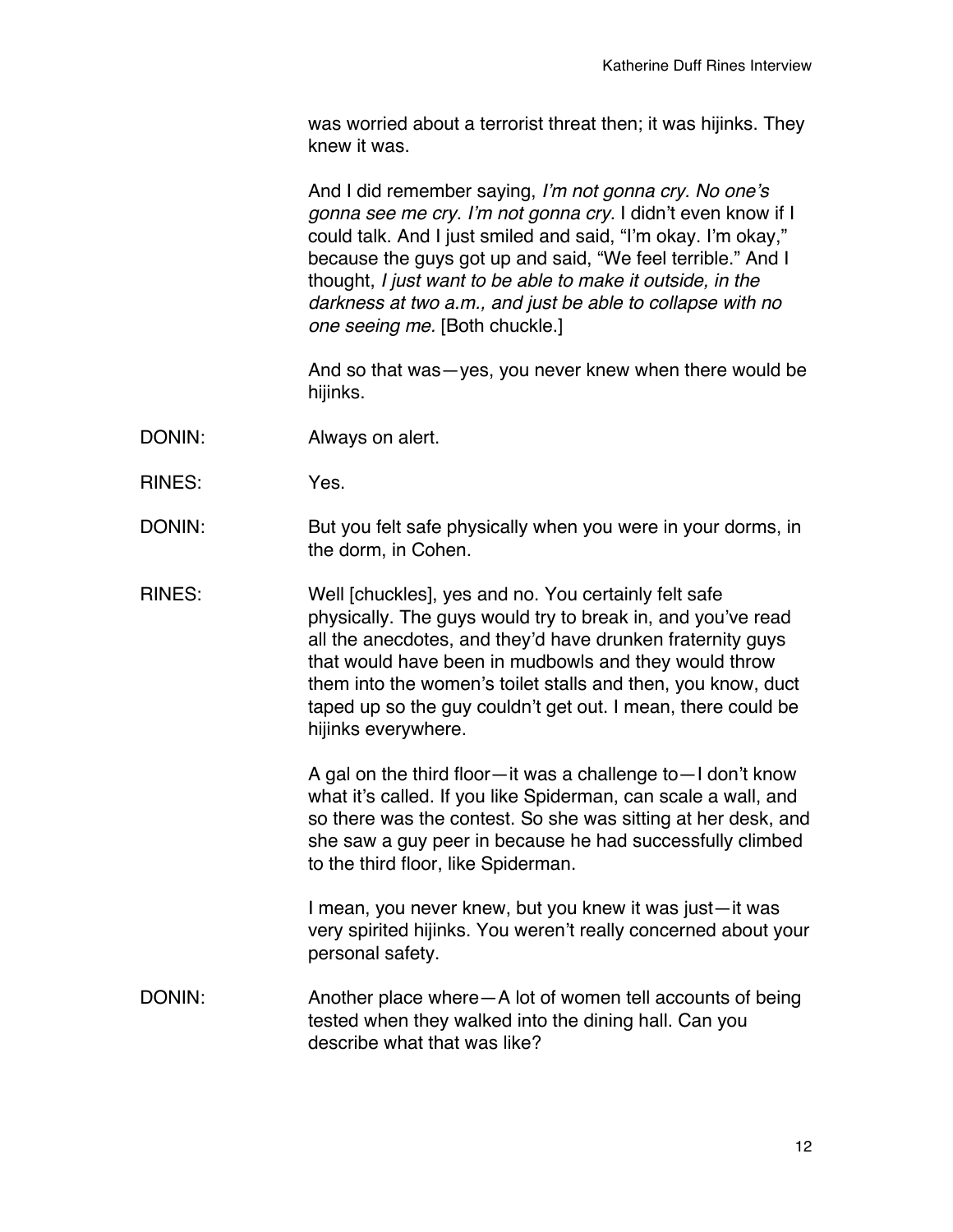RINES: It was the worst fishbowl in the world in that sometimes I would have to gather up, the first few weeks, my strength to go in. I would duck into the bathroom. I would comb my hair. I'd make sure that all of my books were together, that all my zippers were zipped up, all that. And then I would just saunter into the dining room as though I wasn't expecting anything unusual. And you *would* hear the guys—you know, hear their heads snap around, the buzz of talking. You'd hear it behind you. And you'd just say, *I'm not gonna let this bother me.*

> And, as I said, we were an independent group, so I'm not aware—maybe some women tried to cluster it so two or three would walk in at the same time.

- DONIN: Oh, safety in numbers, yeah.
- RINES: But whenever I had to go in for a meal, I'd just go in by myself, and I would usually—if I saw a group of men who had been friendly to me, I'd check out the entire table to see if it was okay that I sat down, that there wasn't any members of those group who were, like "Big Greeners," trying to make a point. And so I would sit down. If I didn't recognize anyone's faces, then I'd just sit down by myself, and usually guys would come up and join me and say, "Don't we have English class together?" But it's something where, every time, you knew it was an experience.

And I did tell you the anecdote: They did all the usual stuff around the Olympics, holding up the scorecard when each woman walked into the room, the clapping and the sports cars—you know, what was the highest? Was it nine, when you get a perfect nine-nine? Or is it ten?

- DONIN: Yeah.
- RINES: Or is it six? I don't know. So you never knew what was going to happen.
- DONIN: Boy, that took a lot of I think you all were pretty brave to deal with that. [Chuckles.] It's true that you were sort of strong-willed, independent women, but, again, it was a selfselected group.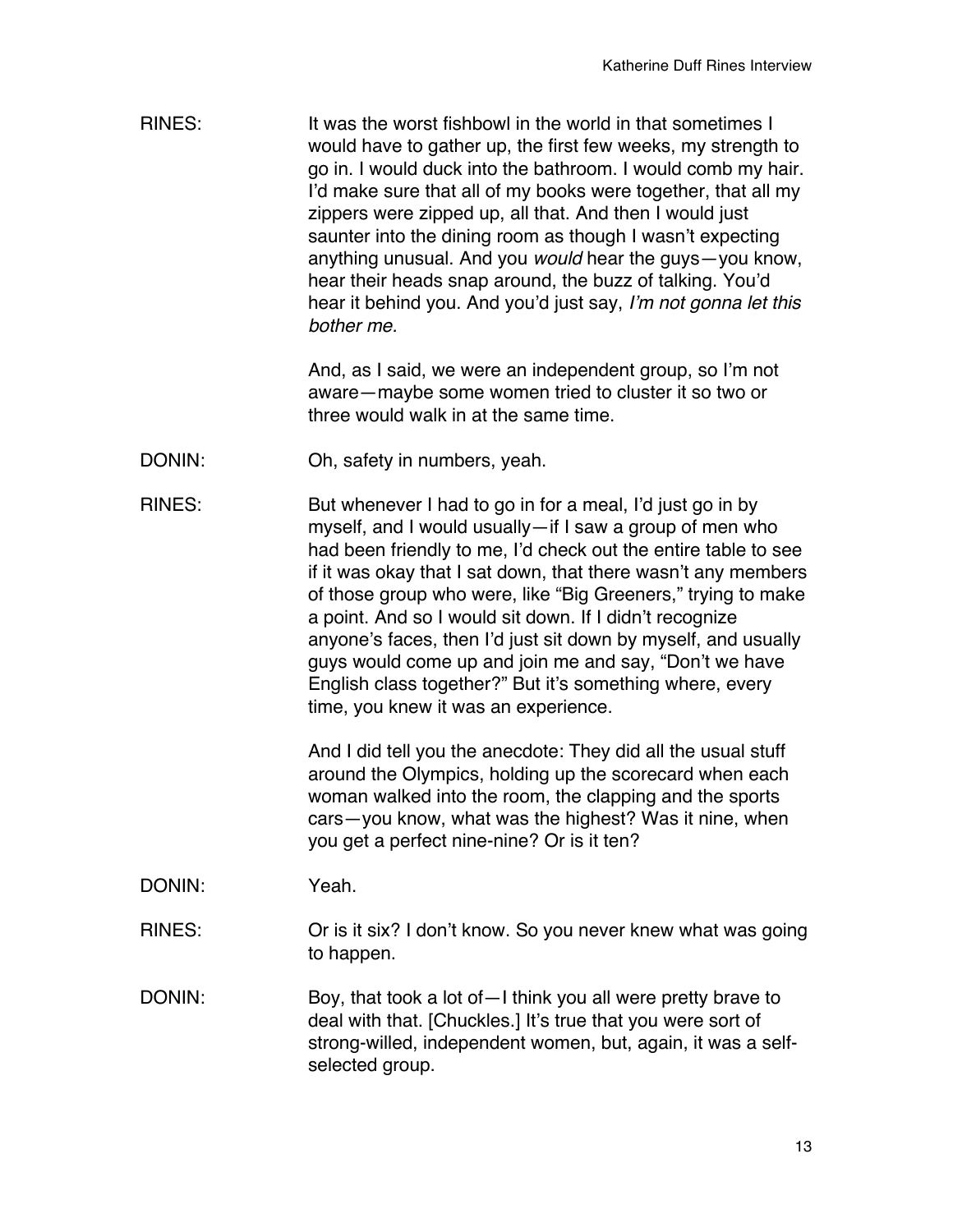- RINES: We knew what we had signed up for. You don't go up to Dartmouth as a woman—it's not for the faint of heart.
- DONIN: Was that true with the other schools that were going coeducational as well, do you think?
- RINES: If I can say, women threw themselves so much into their interests and into their studies and into their activities that we were totally engrossed in it, so we really didn't have that much time to talk about it. I know the women who went to Williams thought Williams was just wonderful. They were aware, believe it or not, because Williams is smaller than Dartmouth, of a higher level of gossip in that Williams is so small, the gals were shocked that their every move was noted and discussed, whereas Dartmouth was bigger.
- DONIN: Big enough to sort of be anonymous if you chose to be.
- RINES: Yes.
- DONIN: Yeah. Now, did you participate in Greek life? I mean, were you welcomed into it? "You," meaning the group of women that were here.
- RINES: I would say that most of the fraternities—there would be a few gals that they would either know from hometown, having gone out previously, currently going out, so when I look at the 75 women, there's no one fraternity where we would say "Oh, now, that's a really good fraternity for the women to be at." And it would really be in groups of twos and threes that would form friendships with the fraternities, to be very much there as a social member, as someone who's kind of fun and just came through the door, not any suggestion at all of being an adopted member of a fraternity.

But so many of the fraternities were very gracious. I think there's a fraternity, Tri-Kap?

DONIN: Mm-hm.

RINES: On the corner of Fraternity Row. And that's a lovely fraternity, and they made it very clear that they had coffee and doughnuts every Friday morning and any of the women on their way to classes would be welcome. You'd go in and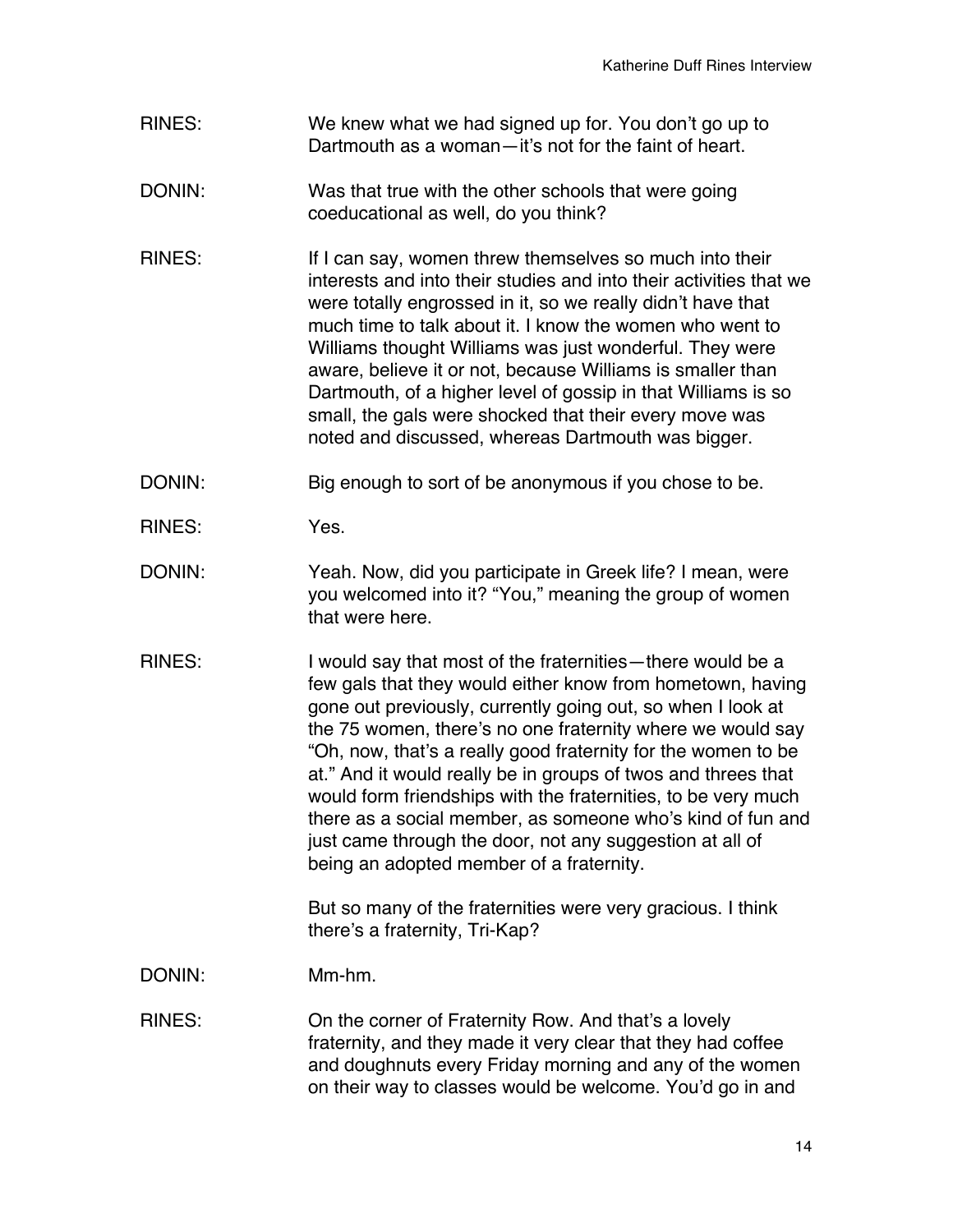you'd be terribly welcome. And so most of the fratern- —it's a very, very informal, very small scale, as I reported in my questionnaire.

DONIN: Your questionnaire.

RINES: You had to worry about the fraternities that had an immature streak in that I was asked really that first day I was on campus to be part of—it sounds terrible—but the initiation thing for the sophomores who were joining it. And I said, "You've got to be kidding that I'd be part of anything." And they said, "Come over to the house and meet—there's someone from the national fraternity." And so I went over that night, and he said, "If you're able to join us tomorrow night, I promise you I will be here. No harm will come to you."

> So I went over. I had on a little gathered dirndl skirt that I got—because I thought, *Well, this is, you know, something of an honor.* I had stockings. I had small heels on. Because they told me I was going to read a part of the fraternity history. And they gave me a little book, and then they said, "But we like to do it off campus." And they said, "Oh, also—I hope you don't mind—you're going to be blindfolded along with the rest of the pledge class."

DONIN: Uh-oh.

RINES: And since I had met this gentleman, who I thought was very old—he's probably 20 years younger than I am now—

DONIN: [Laughs.]

RINES: —who said, "I give you my word you will come to no harm," I thought, *We're supposed to join in all aspects of Dartmouth life. You know, be a trooper, Kathy.* So we went out blindfolded. There were some guys in the fraternity who had motorcycles, so I think we were put in a circle. I was aware of a guy on each side of me. And then it got very quiet, and we're all blindfolded, in a field, waiting to be told what to do.

> And then after about three or four minutes, I heard a guy, one of the pledges, take off his blindfold, throw it on the ground and say, "Son of a bitch!" We had just been abandoned in a field. [Laughs.] And they were so nice. They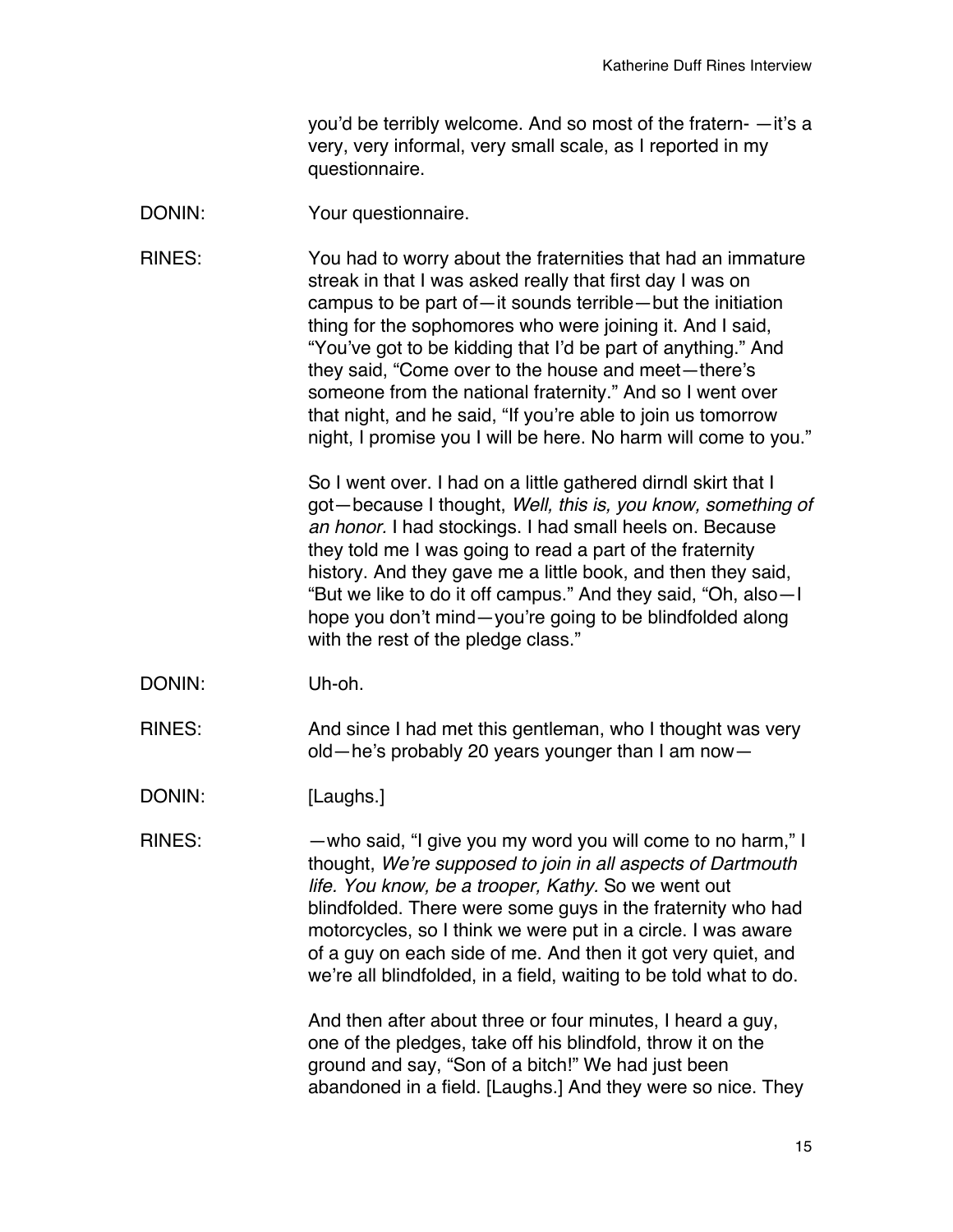immediately said, "We're really sorry. We don't know why they pulled you into this."

So we had to go tromping through fields in, I might say, a very nice pair of shoes I had bought for that year.

- DONIN: Oh, dear.
- RINES: And there weren't cell phones, so we had to go to a farmhouse, and they asked me—they said, "They'll probably be less frightened if you go to the door. Do you mind knocking on the door?" So I knocked on the door, and I said, "There are 18 of us from Dartmouth here. Can one of my friends come in and use your phone to call a friend?"

So we were called and picked up and brought back to the fraternity. And, of course, when we went through the door, everyone cheered and yelled and laughed and said, "Welcome, you're now—this is a special ritual of this fraternity."

And so, you know, it's getting back to hijinks. And so fraternities, I was a little bit wary of, especially at night if I thought there could be drinking and possibly more immature behavior coming out. And so I kind of self-regulated myself as far as fraternities.

- DONIN: But, to be honest, compared to the stuff that goes on today, as you say, it sounds completely innocent and harmless.
- RINES: Well, women did not—and I want to say I take it very seriously, but women were not as concerned about date rape then because the boundaries were longer in that—you know, there was more separation, in that you didn't–women just would leave an area if there was excessive drinking and some bad behavior.
- DONIN: Was it your sense that the fraternities—I think you alluded to this a little bit—some fraternities had different kind of personalities than others.
- RINES: Oh, totally. Some of them, you wouldn't even want to step into, and the women didn't talk a lot among themselves, but certainly a woman would put a card on the table and say, "I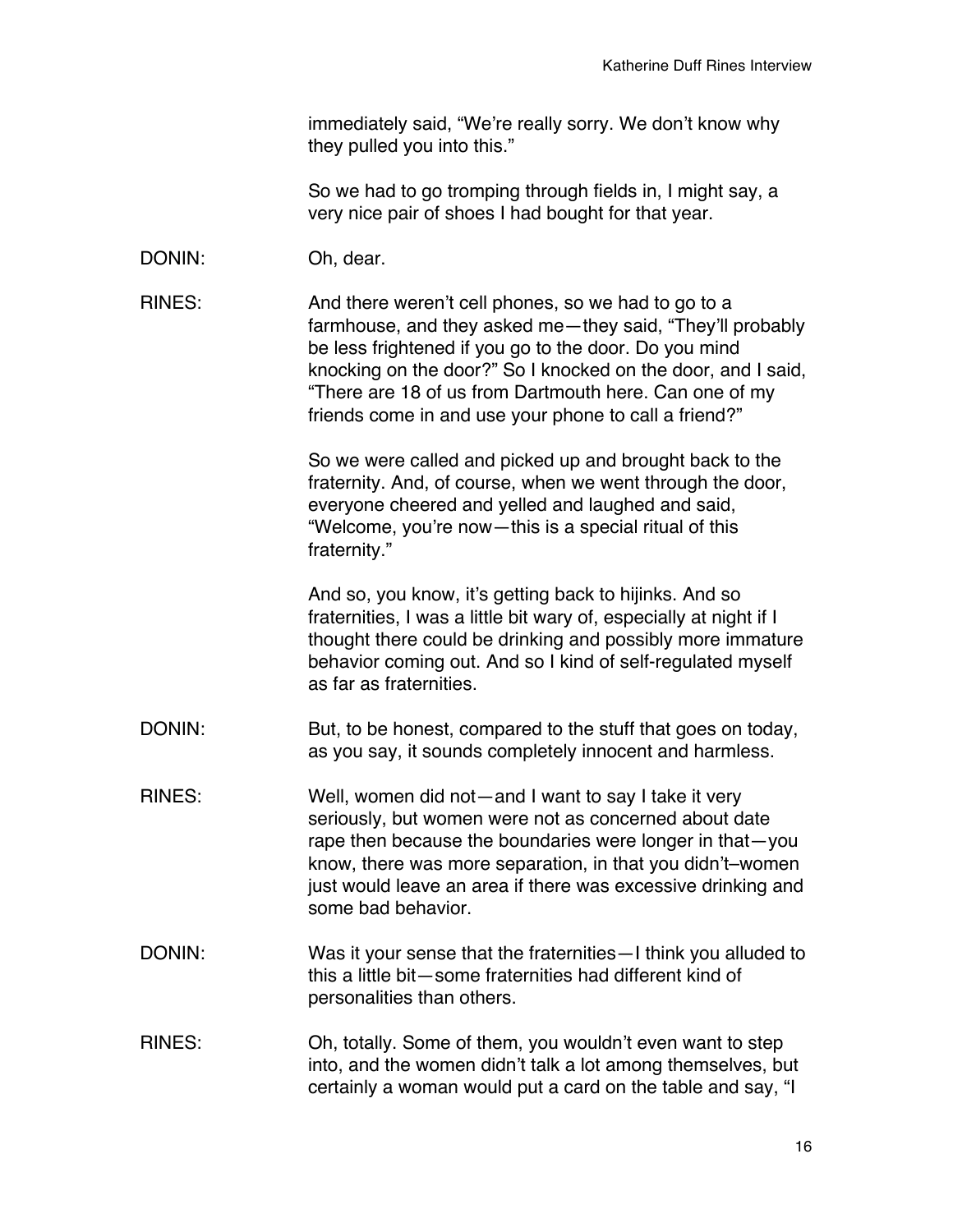would not go into bloop-di-bloop fraternity. I would not step through the front door," whereas what I just said about Tri-Kap, there were wonderful gentlemen there.

- DONIN: Mm-hm, mm-hm. Well, it's like today. I mean, some are welcoming, and some are not.
- RINES: Mm-hm.

DONIN: Some are safe; some are not.

So how would you describe—I mean, I realize you only had one year here. Did you end up with a community of friends that you could describe?

- RINES: This is something very interesting. I felt that I lived my year at Dartmouth full throttle. I loved the film society. I wrote reviews. I was an usher at the Hop, so you'd go to events free. I loved skiing. I did skiing in Tuckerman's Ravine. I'm only, at best, a B-quality skier, but Tuckerman's Ravine was so wonderful. They said, "Do you want an experience? Come up. Just do what you can." I did the down-river canoe trip that we started paddling up here,—
- DONIN: [Sharp intake of breath.]
- RINES: — and we paddled to Old—I guess it's Old Saybrook?
- DONIN: Yes.
- RINES: And there was another one, Kathy Chiverton? You'll have to—
- DONIN: Yes, I read her account.
- RINES: And it was the two of us, and because if there ever was a wonderful experience—I thought, *This is a once-in-a-lifetime thing*.
- DONIN: How long did that take you? Days.
- RINES: Days. And days. And if you've ever seen the film, *Private Benjamin*—at the orientation, it was very kind—a Dartmouth senior, whom I had met, said very casually, "Do you want to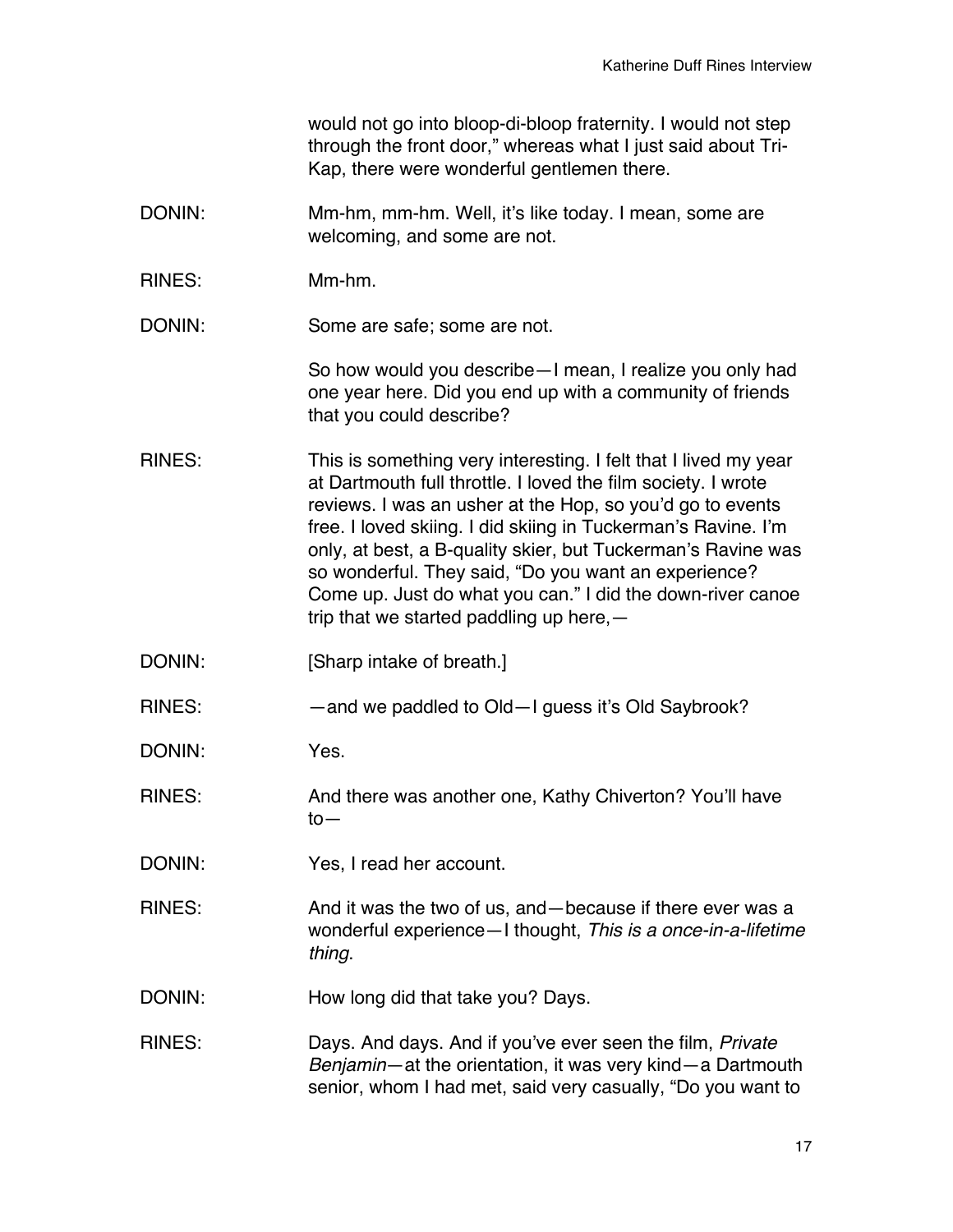|               | share a canoe together?" And after an hour or two on the<br>first day, I don't know what I would have done without<br>someone who was strong at paddling. I had gone to camp,<br>so I knew all the strokes, but I had <i>never</i> done anything this<br>challenging. And you had to portage two or three times, just<br>lift all your gear and the canoe up and all that. And I did do a<br>Private Benjamin, because the first day, woke up in the tent,<br>and it was pouring rain, and I said to my tent mate, this very<br>nice guy—he said, "You've really got to get up and get<br>going." And I said [chuckles], "Why? It's raining." |
|---------------|-----------------------------------------------------------------------------------------------------------------------------------------------------------------------------------------------------------------------------------------------------------------------------------------------------------------------------------------------------------------------------------------------------------------------------------------------------------------------------------------------------------------------------------------------------------------------------------------------------------------------------------------------|
| DONIN:        | [Laughs.]                                                                                                                                                                                                                                                                                                                                                                                                                                                                                                                                                                                                                                     |
| <b>RINES:</b> | And he said, "Kathy, we're paddling." And I said, "You have<br>got to be kidding."                                                                                                                                                                                                                                                                                                                                                                                                                                                                                                                                                            |
| DONIN:        | [Laughs.]                                                                                                                                                                                                                                                                                                                                                                                                                                                                                                                                                                                                                                     |
| <b>RINES:</b> | And it was-it was icy. It was awful. But, you know, you gotta<br>be tough. You gotta keep going. And then it got better.                                                                                                                                                                                                                                                                                                                                                                                                                                                                                                                      |
|               | I want to say Peter Webster could have been head of the<br>down-river, and Peter, I see here in Hanover, and he's a<br>member of my class; a lovely guy.                                                                                                                                                                                                                                                                                                                                                                                                                                                                                      |
|               | And so the guys started to tease me a lot and say, "We're<br>going to stay over in the Mt. Holyoke police station" or fire<br>station, so I said, "Uch, I can't wait."                                                                                                                                                                                                                                                                                                                                                                                                                                                                        |
| DONIN:        | [Chuckles.]                                                                                                                                                                                                                                                                                                                                                                                                                                                                                                                                                                                                                                   |
| <b>RINES:</b> | "We're gonna hitchhike to Smith and Mt. Holyoke and see<br>some real girls."                                                                                                                                                                                                                                                                                                                                                                                                                                                                                                                                                                  |
| DONIN:        | [Laughs.]                                                                                                                                                                                                                                                                                                                                                                                                                                                                                                                                                                                                                                     |
| <b>RINES:</b> | And so, not to be outdone, I said, "That is a great idea," and I<br>stuck my thumb out and hitchhiked to Amherst.                                                                                                                                                                                                                                                                                                                                                                                                                                                                                                                             |
| DONIN:        | [Laughs.]                                                                                                                                                                                                                                                                                                                                                                                                                                                                                                                                                                                                                                     |
| <b>RINES:</b> | And fortunately, an Amherst fellow gave me a ride home. But<br>it was late. It was around 1 a.m. And so we went to the-I<br>went to the desk captain, and I said, I'm with the Dartmouth                                                                                                                                                                                                                                                                                                                                                                                                                                                      |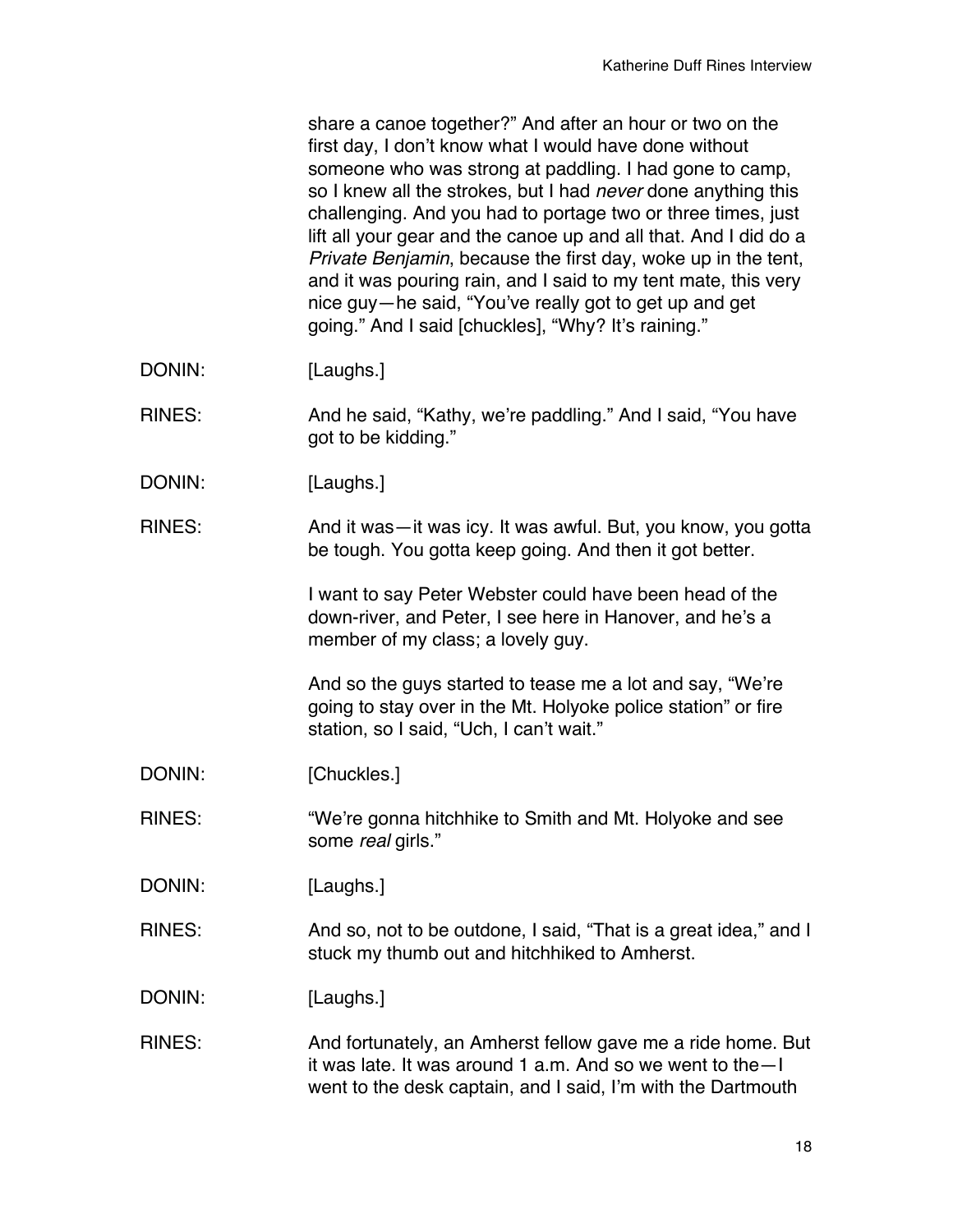down-river canoe group upstairs. Could you please let me up to the sleeping floor?" And I'll never forget what he said to me. He looked at me, and he said, "I was born at night, but not last night. There are just men up there."

- DONIN: [Laughs.]
- RINES: So I said [chuckles], "Please get"—I said, "You know who Peter Webster is." He said, "Yes." I said, "Could you please wake Peter and say, 'Kathy Duff is down here and wishes to go up to her sleeping bag.'" So a very sleepy Peter Webster came downstairs and said, "Yes, she's with our group." And the desk sergeant just shook his head and said, "Now I've seen everything."
- DONIN: [Laughs.]
- RINES: But that was wonderful. That was one of the most physically demanding things I've ever done, but you just never give up, and you never complain. But I had a wonderful person who volunteered to share a canoe with me.
- DONIN: Mmm, mmm. So those must have been some of your friend group, as they'd be called today, that you made that trip with.
- RINES: Yes. What is so interesting is that they knew very little of us when we came, and then we left, and we all scattered. And then you had all these subsequent layers of experience, and then I went out and became a newspaper reporter and photographer and filmmaker. Then I went back to Harvard Business School, and it was the same thing. It was 15 percent women, so you really felt, every time you were in a classroom, that you were being judged, and you wanted women to start being accepted.

And then I went out, and I was in the treasurer's office of General Motors. And really, I forgot—it just went way to the back of my mind, because I never wanted to have my feelings hurt by the fact we were just kind of inventory here for a year.

And then my two daughters were going to camp, the same camp I went to, right up the Connecticut River—you know, Lake Morey, Lake Fairlee. And I thought, *What do I have to*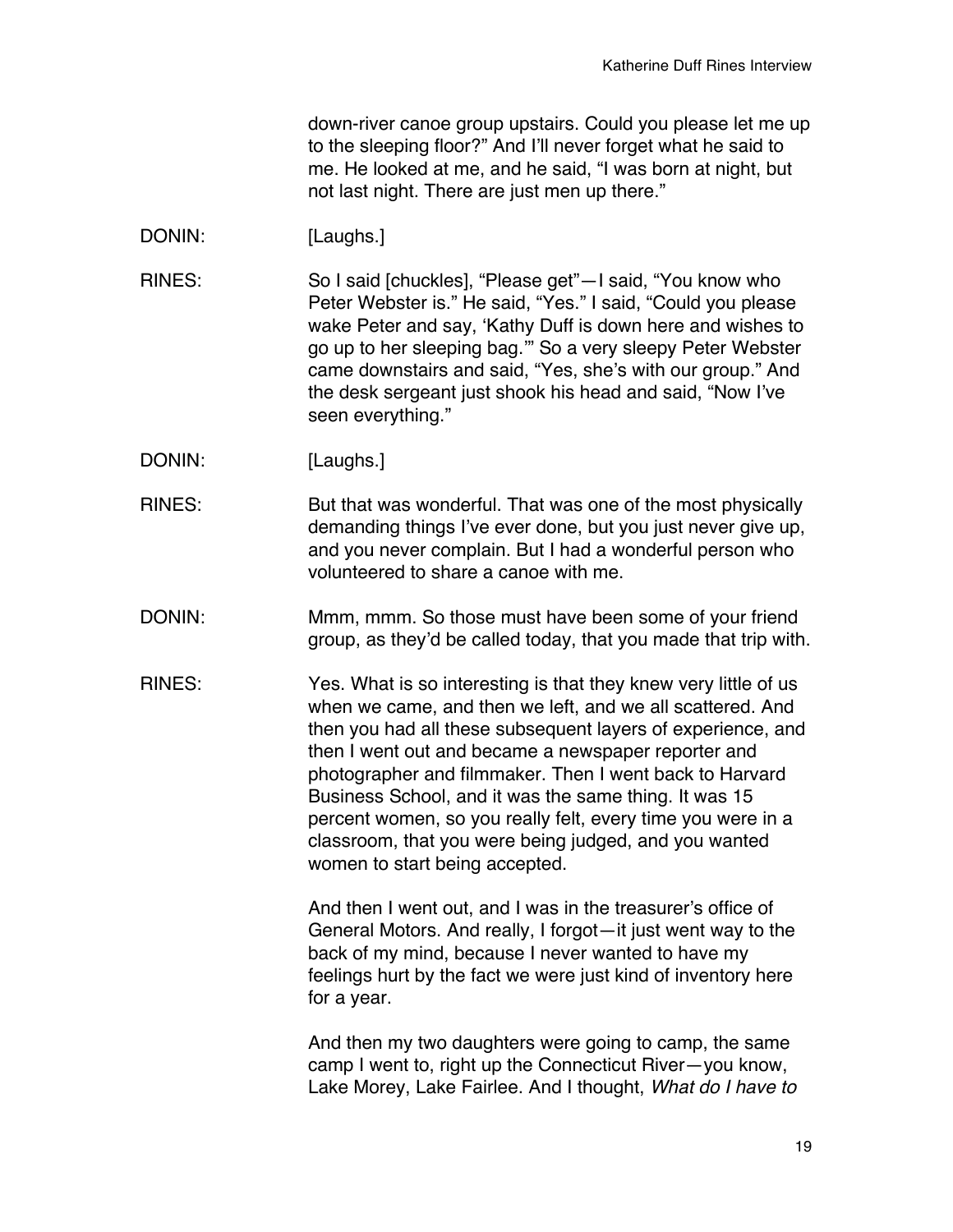*lose?* So I went into the Dartmouth alumni office, expecting to be just totally rebuffed, and said, "I was here '70 –'71 as one of the 75 women exchange students." And I said, "I make a small donation every year to every school I've attended, and there is a hole that exists for my senior year. Could you just send me some materials?" And by the time I got back to Michigan, it was "Katherine Duff Rines, member of the Class of '71." And I was blown away about how embracing Dartmouth was, and I started to send them a contribution, and I would get news from Dartmouth.

And then my life brought me back here, of course, each summer, when I was with the girls at camp, and then I started to live most of my time in the Upper Valley here in Hanover about 10 years ago. But when you asked about a friend group—and now I have, as house guests, anyone who wants to come back to reunion and all that. We scattered to the wind, I think.

- DONIN: Mm-hm.
- RINES: There was a quite good group of gals, coincidentally around Meryl Streep. These were spirited, fabulous gals, and this was the group of gals who decided to liberate the sauna because the women asked to use the sauna, and they said they'd love it but it's really just for the men. And after they politely asked a few times, with the help of some guys, about three, five, maybe seven women stormed the sauna, and Meryl Streep was in the group, and some other gals were just terrific. And the guys just went into shock.
- DONIN: [Chuckles.]
- RINES: Security was called. The gals were ordered out, but they were then—it made, I think, the newspapers—you know "Coeds Storm the Sauna." Possibly there are some pockets who have remained roughly in touch. Also there are the things that we might have had two Dartmouth co-eds dating in the same fraternity, marrying the guys, and so they were looped in with their husbands, and Dartmouth returning. But by and large, I would say we scattered to the wind.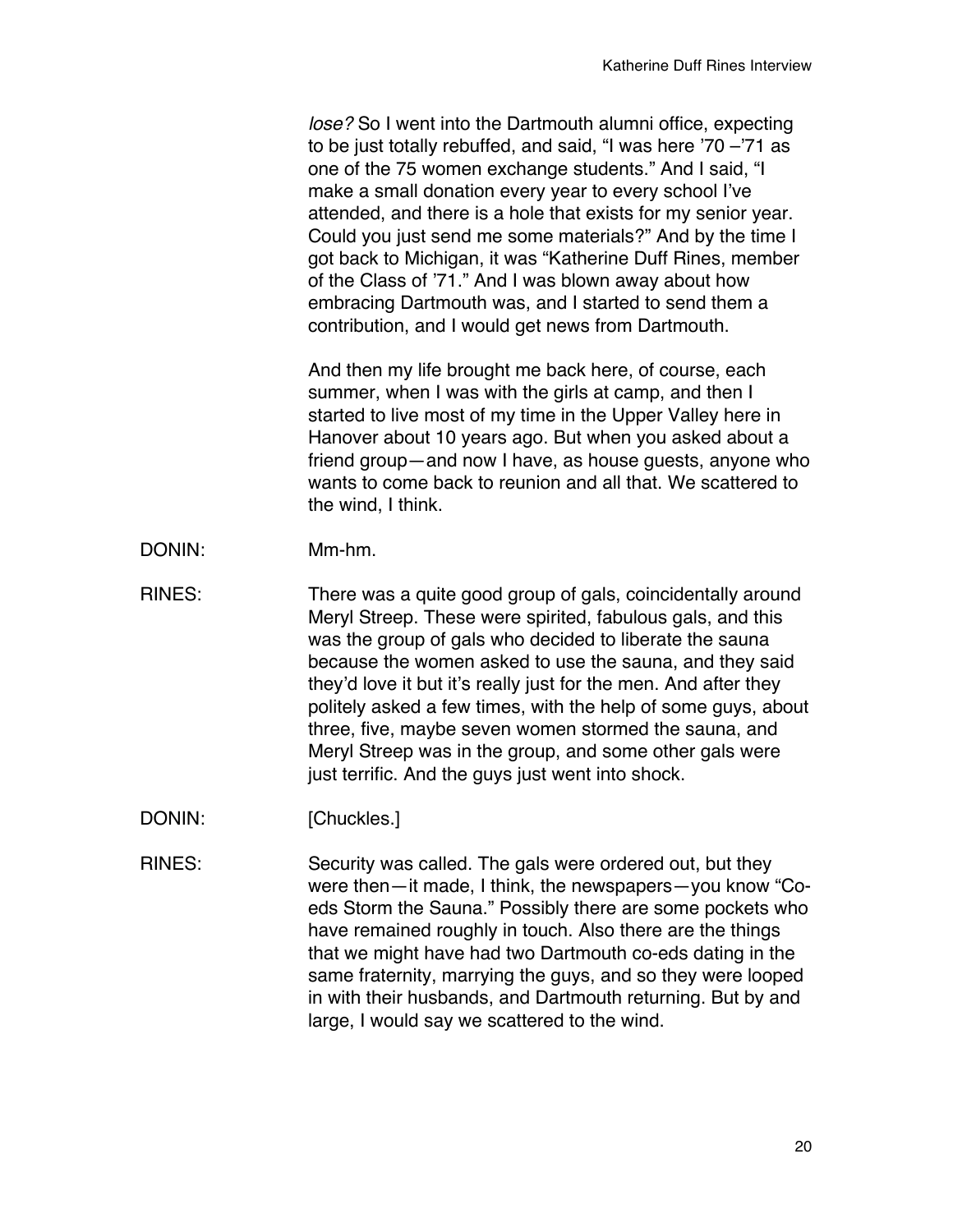- DONIN: And so that was the —so the genesis of this effort to find all of you and bring you back into the fold, so to speak. How did that develop?
- RINES: I think we have to credit somebody by the name of Arthur Fergenson, who maybe was in the Class of 1968, about? because I always refer to the three years of women exchange students, but really the first year was about 14, 16 women who were brought on campus here to be the female, the women leads in the plays. And these women—they had to find their own housing. They worked them 'round the clock at the performing arts center, and with all theater groups, it's a greater family. And these guys, 35 years later, said, "We had such immense talent in that group. They were with us 24/7."

There was one fraternity—I don't—Tabard [pronouncing it TAY-bird] or something like that, —

- DONIN: Tabard [pronouncing it TAB-bird].
- RINES: — that welcomed them in. You have to confirm that. And Arthur Fergenson said, "We have to recognize these women. We have to bring them back." I think maybe 14 out of the 15 came back. They immediately made them adopted members of the class. And then I think Arthur and everyone with good hearts thought that that would get the ball rolling. It absolutely stopped dead the following year. So I think Arthur stirred the waters and said to Dartmouth. "What are *you* doing to bring the women back?"

And I was a known quantity here in Hanover, so the wonderful alumni group found me. They said, "Can you come in for a meeting?" They said, "We've put interns on it, and they've Googled your names, and we think we've been able to track down maybe a third or a half." And it was spread over three years, and the data was very inaccurate, but it was a starting place of data in that I'd get the women's names, and they would have to sort themselves out as far as what year they were here.

And so Dartmouth really got the ball rolling, so it really is up to the women exchange students, for us to continue this and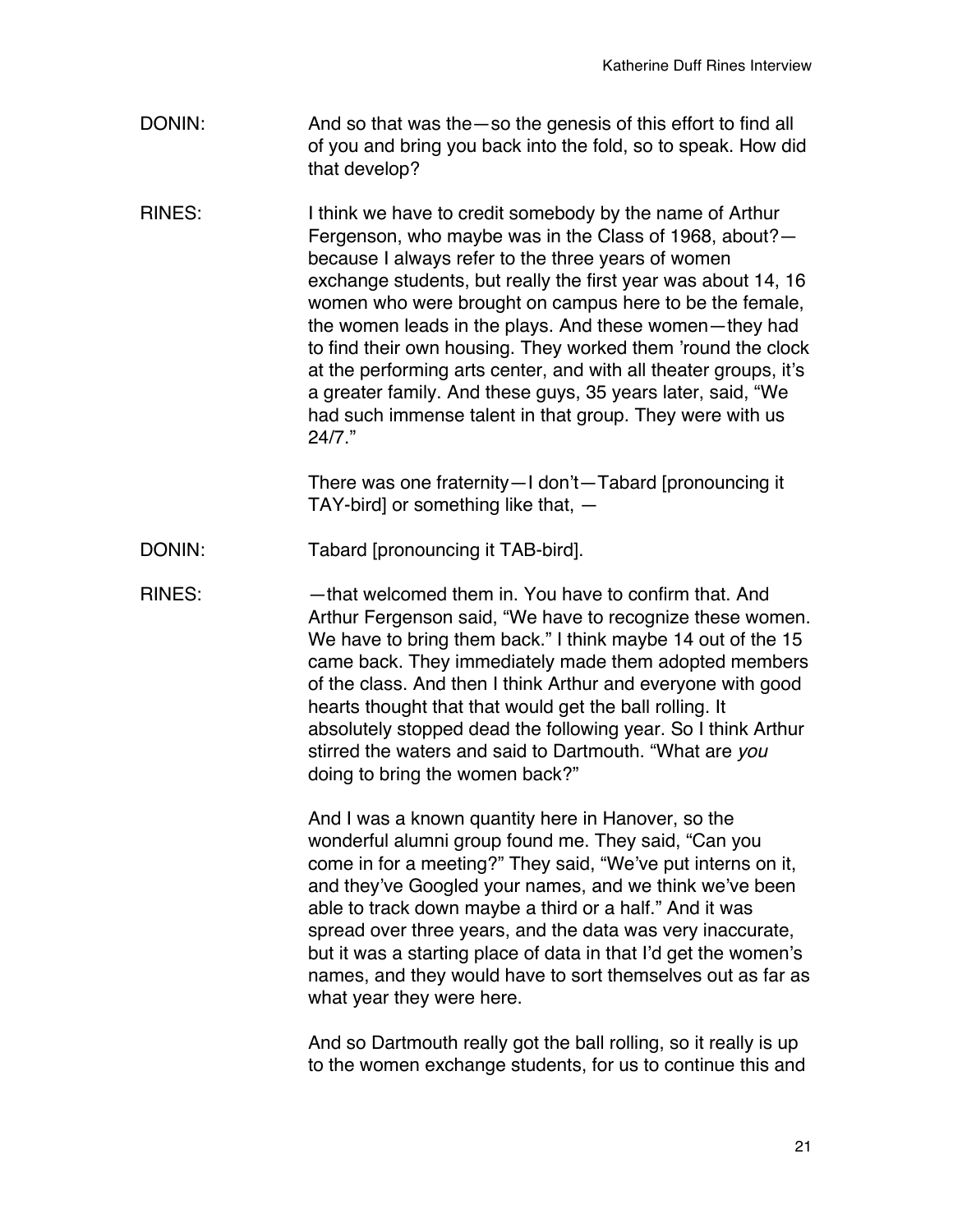find each other and get these women, if they wish, to reconnect with Dartmouth.

- DONIN: DONIN: Did any of the women who came here during those three years—of course not your age because you were already ready to graduate, but did any of them actually apply to matriculate here when the college went co-ed in '72?
- RINES: It's a heartbreaking chapter in that I can't speak for the women exchange students the year before me because they knew they were the first ones on campus. I think if you tentatively said, you know, "I'd like to stay here," and they were told, "No, this is just really an experiment. We already have a new group coming in." But we heard the tom-toms in our year, and we knew that Dartmouth was moving towards coeducation. And I was a senior. If I had been a junior, I would have applied to continue at Dartmouth.

I'm guessing that maybe a third of the women, maybe half of the women petitioned to stay, and I think all but a few were summarily declined, told that they couldn't. But maybe seven or ten were, and I just know, being alone in my single room as a senior, I just thought, *Thank goodness I don't have to be a part of this conversation*, because it was heartbreaking.

And I think it was really even worse the next year. There were 150 women, and I think just about every one of them applied to continue, and only a few were selected. And it was heartbreaking. And most of the women are saying, "It was tough, but life goes on." And really, every time I approach a woman to see if she wants to fill out a questionnaire—there are, like, two questions on it—I am aware that I might get a hostile reaction from either bad experiences while she was here at Dartmouth or the anger at not being able to continue. And if I were to quantify it, I'd say maybe 10 or 15 percent, when I reach someone—they might say, "Oh, it's really in the past. I'd rather not participate."

- DONIN: Mm-hm, mm-hm. Well, now's a chance, though—I mean, reaching out to them is a chance for them to sort of move beyond that and come back, but that's a personal choice.
- RINES: Yes, it is. And unless it was something really serious, -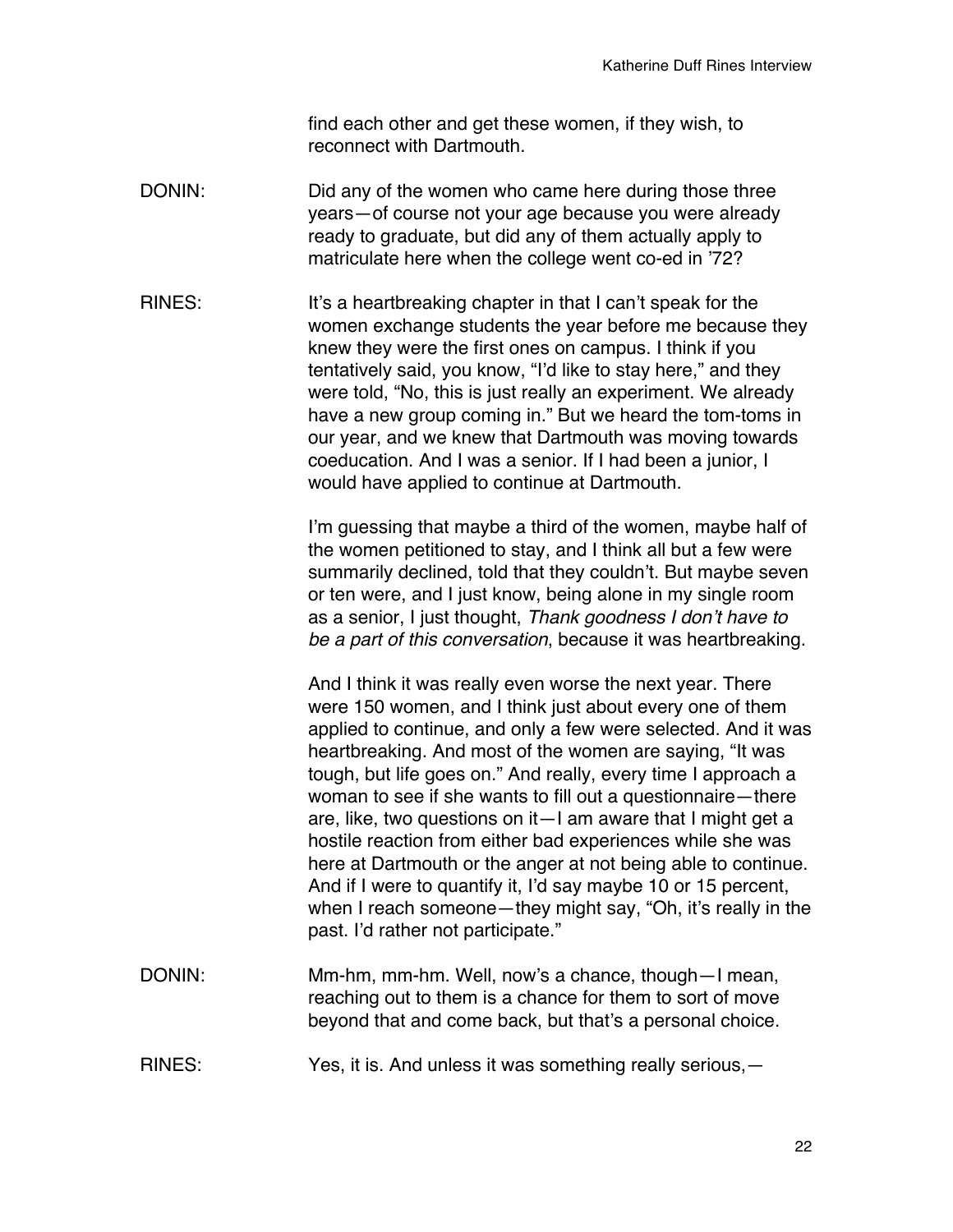## DONIN: Right.

RINES: —which you have to take seriously—if I can do any bridging—and sometimes I think humor is a great way to bring people back. I mean, some of the stories we have are just—they're just amazing.

DONIN: Right, right. And that's what we hope to document next reunion time.

> Okay, Kathy. Those are my questions. Anything you want to add? You don't have to; I'm just giving you the opportunity.

RINES: I can't really, because you always hope in life you prepare for a wonderful opportunity like this, but then you really find that you just really come in on the fly, without really any remarks.

> The one thing I will say—I'm going to spend a bit more time thinking about it, and in the past in thinking about it, when we came up to set up this interview—I did ask to see the *Aegis*—I didn't even know the name of it, the Dartmouth yearbook, and I thumbed through the pages. I don't think the pages are numbered. Maybe it's a little bit more than an inch, inch and a half thick. And you forget how crude photography was back then, all kind of blurry black-andwhite pictures. But in fanning through it, in no place was there any mention of the 75 Dartmouth women exchange students. It's like we didn't exist. And it was really—there was just nothing there, and this thing is about an inch and a half thick.

> I will say this: When I looked at the pictures, I think coinciding when we were here—it was a time of terrific upheaval, in that we were coming into the depth of Vietnam and the draft. There was a lot of anger on campus. The previous spring, there had been the student strikes, and a lot of schools had essentially suspended exams or done it as take-home. There were graduation ceremonies where half the people didn't wear robes; they wore anything they wanted to.

> It was a time of just an explosion on campuses. The guys—I would say they were very hairy. I mean,—